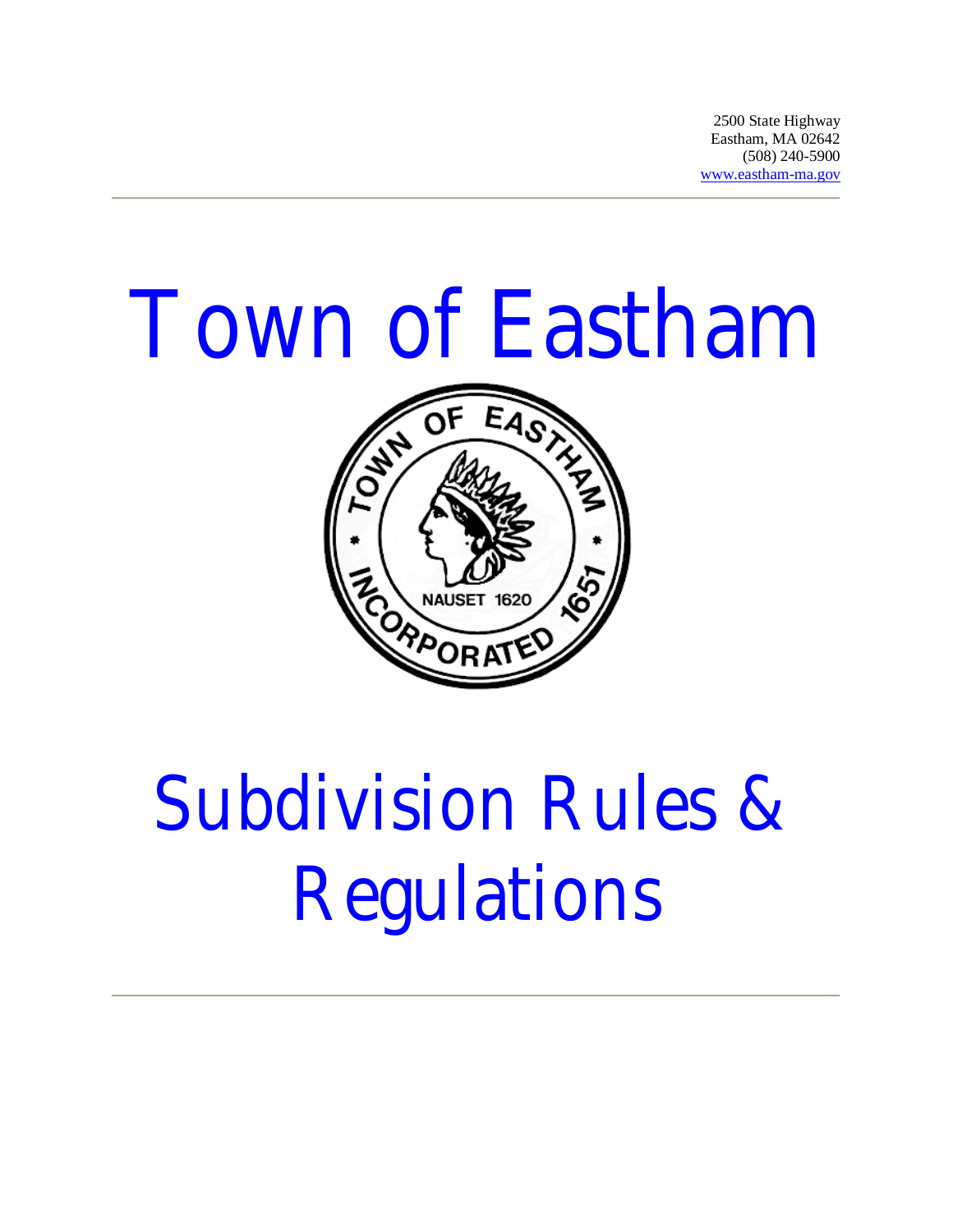# **Town of Eastham Subdivision Rules and Regulations**

| <b>SECTION I: GENERAL PROVISIONS</b>         | 1 |
|----------------------------------------------|---|
|                                              |   |
|                                              |   |
|                                              |   |
|                                              |   |
|                                              |   |
|                                              |   |
| SECTION II: SUBMISSION AND APPROVAL OF PLANS | 5 |
|                                              |   |
|                                              |   |
|                                              |   |
|                                              |   |
|                                              |   |
|                                              |   |
|                                              |   |
|                                              |   |
|                                              |   |
|                                              |   |
|                                              |   |
|                                              |   |
|                                              |   |
|                                              |   |
|                                              |   |
|                                              |   |
|                                              |   |
|                                              |   |
|                                              |   |
|                                              |   |
|                                              |   |
|                                              |   |
|                                              |   |
|                                              |   |
|                                              |   |
|                                              |   |
|                                              |   |
|                                              |   |

| <b>SECTION III: DESIGN STANDARDS</b> | 16 |
|--------------------------------------|----|
|                                      |    |
|                                      |    |
|                                      |    |
|                                      |    |
|                                      |    |
|                                      |    |

Town of Eastham Subdivision Rules and Regulations

 $\mathbf{i}$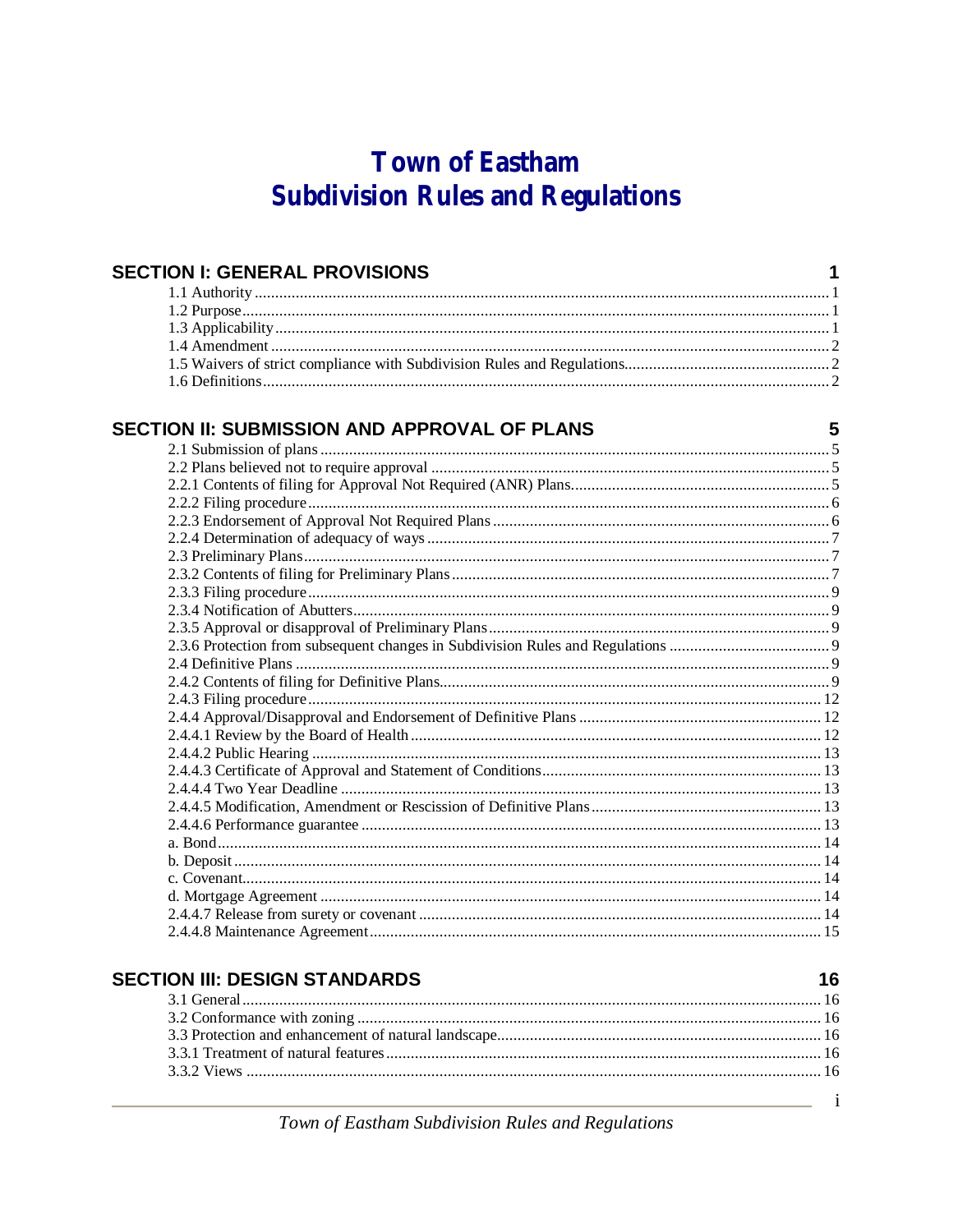#### SECTION IV: REQUIRED IMPROVEMENTS AND ROAD CONSTRUCTION **STANDARDS**

#### **SECTION V: ROAD ACCEPTANCE STANDARDS**

#### **SECTION VI: ADMINISTRATION**

19

22

25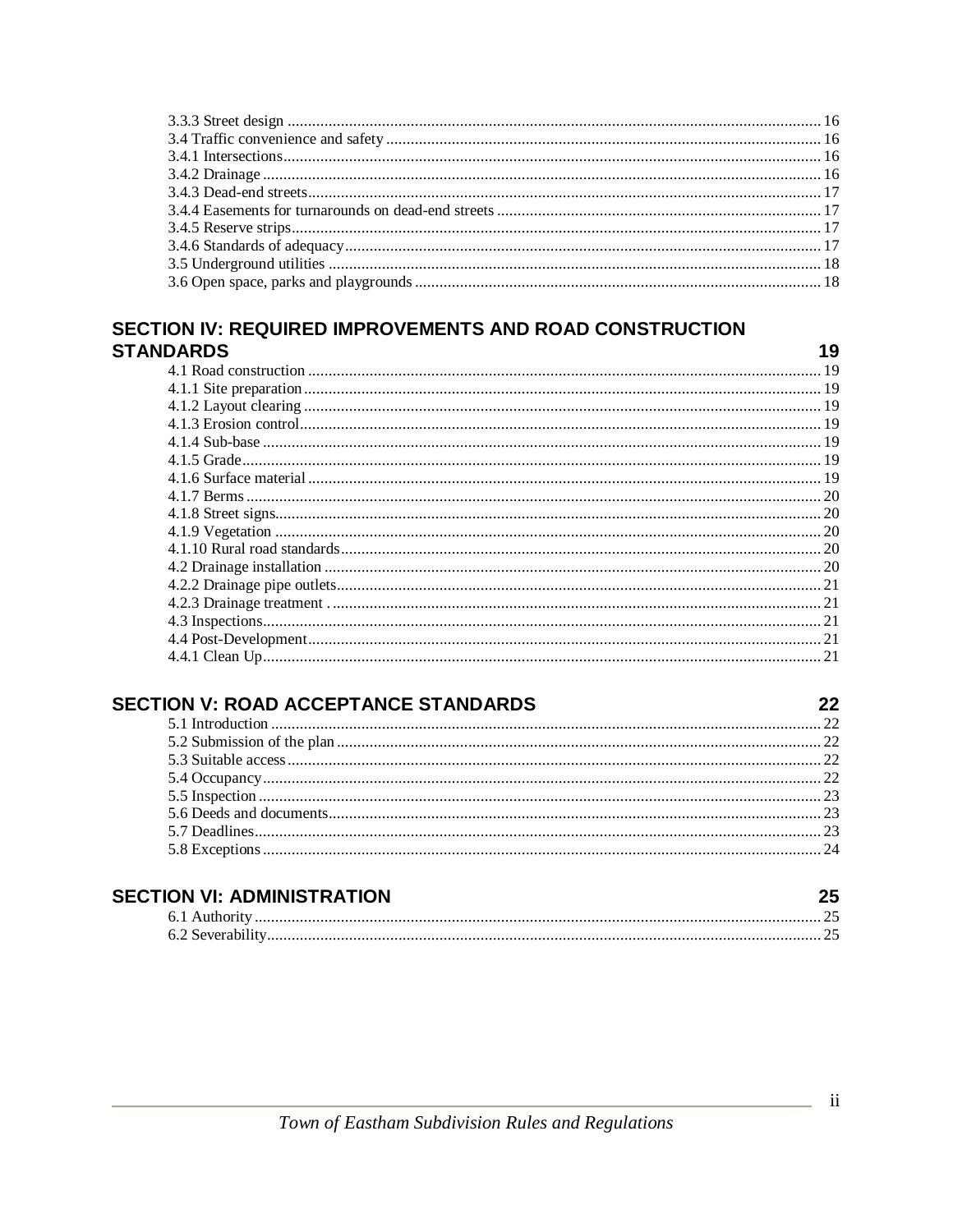# **SECTION I: GENERAL PROVISIONS**

**1.1 Authority** Under the authority vested in the Planning Board of the Town of Eastham by the Subdivision Control Law of Massachusetts, Massachusetts General Laws (MGL), Chapter 41, Sections 81-K – 81-GG, the Board hereby adopts these amended rules and regulations (hereinafter "Regulations") governing the subdivision of land in the Town of Eastham. These rules and regulations shall be effective as of June 9, 1999.

**1.2 Purpose** As provided in MGL Ch. 41, Section 81-M, these regulations are adopted to ensure that the powers of the Planning Board under the Subdivision Control Law shall be exercised with due regard for:

- 1. providing access to all of the lots in a subdivision by ways that will be safe and convenient for travel;
- 2. lessening congestion in such ways and in the adjacent public ways;
- 3. reducing danger to life and limb in the operation of motor vehicles;
- 4. securing safety in case of fire, flood, panic and other emergencies;
- 5. ensuring compliance with the applicable zoning ordinances or by-laws;
- 6. securing adequate provisions for water, sewerage, drainage, underground utility services, fire, police, and other similar municipal equipment, and street lighting and other requirements where necessary in a subdivision;
- 7. coordinating the ways in a subdivision with each other, with public ways in the Town, and with the ways in neighboring subdivisions; and
- 8. supporting the overall goals of the Eastham Local Comprehensive Plan.

**1.3 Applicability** As provided in MGL Ch. 41, Section 81-O, no person shall make a subdivision of any land in the Town of Eastham unless a definitive plan of such proposed subdivision has first been submitted to the Planning Board for its approval, showing the lots into which such land is to be divided and the ways already existing or that are to be provided for furnishing access to such lots, and the Planning Board has approved such plan in the manner provided in MGL Ch. 41. Re-subdivision of all or part of land covered by an existing plan shall also be governed by these regulations. Under the provisions of the Cape Cod Commission Act (Ch. 716 of the Acts of 1989), certain divisions of land must be reviewed as Developments of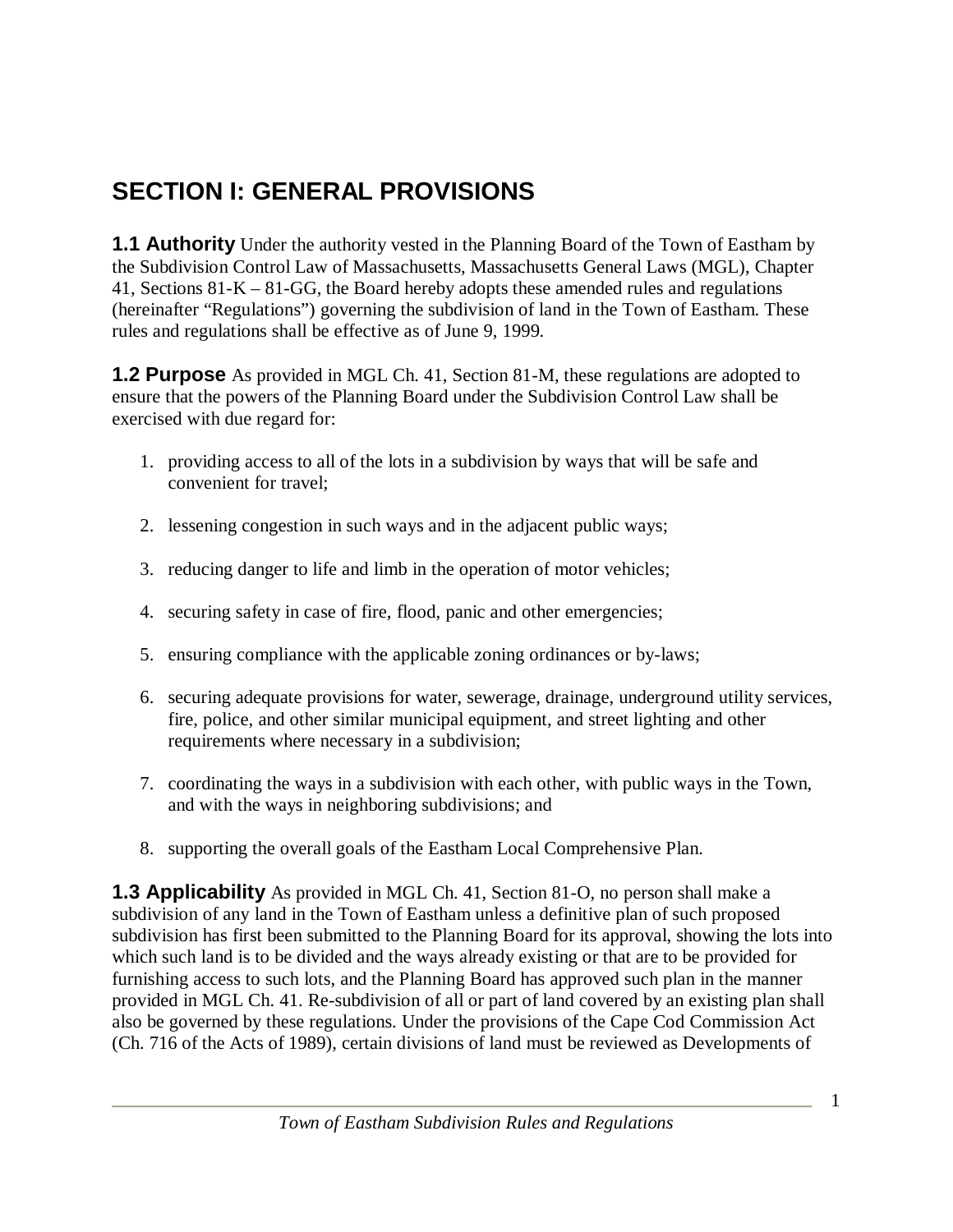Regional Impact by the Cape Cod Commission and will be reviewed for compliance with the Regional Policy Plan and the Eastham Local Comprehensive Plan.

**1.4 Amendment** These regulations or any portion thereof may be amended from time to time by the Planning Board on its own motion, following notice and a public hearing pursuant to MGL Ch. 41, Section 81-Q.

#### **1.5 Waivers of strict compliance with Subdivision Rules and Regulations**

**1.5.1** As provided in MGL Ch. 41, Section 81-R, the Planning Board may waive strict compliance with the requirements of these Regulations when, in the judgment of the Board, such action is in the public interest and not inconsistent with the intent and purpose of the Subdivision Control Law. In waiving strict compliance, the Board may require such alternative conditions as will serve substantially the same objective as the standards or rules waived. When waivers of construction or design standards for roads proposed for access to or within a subdivision are requested, the Planning Board may consult with the Highway Superintendent, Police Chief and Fire Chief regarding the adequacy of access for automobiles and emergency vehicles prior to granting said waiver.

**1.5.2** Any such request(s) for waiver(s) from these Regulations must be submitted by the applicant to the Planning Board in writing and shall explain how granting the waiver(s) would be in the public interest, and not inconsistent with the intent and purpose of the Subdivision Control Law.

#### **1.6 Definitions**

**1.6.1** Where the terms below are also defined in MGL Ch. 41 Section 81-L, the definition in said chapter shall govern.

**1.6.2** As used in these regulations, the following terms shall have the meaning indicated:

Access Road - A way or ways used for vehicular access to property proposed to be divided by a Definitive subdivision plan, or by an Approval Not Required plan.

Applicant - An owner or his agent or representative, or his assigns.

Board - The Planning Board of the Town of Eastham

Engineer - A person who holds a valid registration as a Professional Civil Engineer in the Commonwealth of Massachusetts.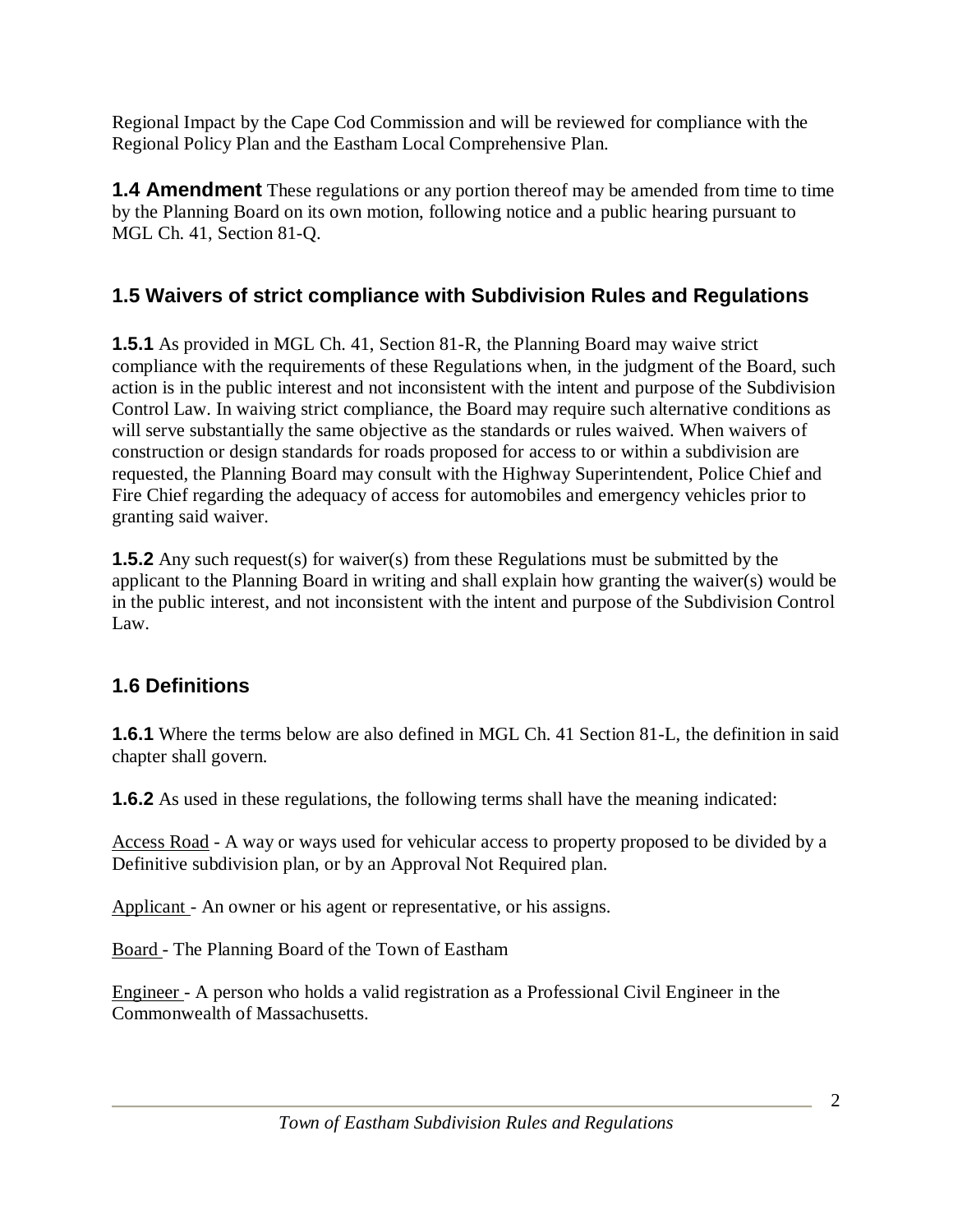Frontage - The linear extent of a lot measured along the layout of the way, but not including any portion thereof devoted to a right-of-way or a driveway serving more than one lot or dwelling unit. Frontage must provide vehicular access to the lot from the subdivision road.

Land Surveyor - A person who holds a valid registration as a Land Surveyor in the Commonwealth of Massachusetts.

Layout - The full strip of land designated on a subdivision plan as a way, as distinguished from the roadway.

Lot - An area of land in single ownership, with definite boundaries, used, or available for use, as the site of one or more buildings.

Owner - Holder of the fee simple to a parcel, tract, or lot of land, as shown by the record in the Land Court, Registry of Deeds or Probate for the County of Barnstable.

#### Plan

#### A. Approval Not Required (ANR):

1. A plan that shows a division of a tract of land into two or more lots, with each such lot having frontage on:

a) A public way or a way that the Town Clerk certifies is maintained and used as a public way, or

b) a way shown on a plan previously approved and endorsed in accordance with the Subdivision Control Law and that has either been constructed in accordance with said approved plan and all of its conditions, or for which there is adequate security in place pursuant to MGL Ch. 41, Section 81-U, or

c) a way in existence when the Subdivision Control Law became effective in the Town of Eastham (2/16/48)

And with each such way having, in the opinion of the Planning Board, sufficient width, suitable grades and adequate construction to provide for the needs of vehicular traffic in relation to the proposed use of the land abutting thereon or served thereby, and for the installation of municipal services to serve such land and the buildings erected or to be erected thereon. Such frontage shall be of at least such distance as is required by the applicable Eastham Zoning Bylaw at the time of plan submission; or

2. A plan or other instrument that adds to, takes away from, or changes the size or shape of lots in such a manner as not to leave any lot so affected without frontage of at least such distance as is then required by the zoning by-law at the time of plan submission for erection of a building on such a lot; or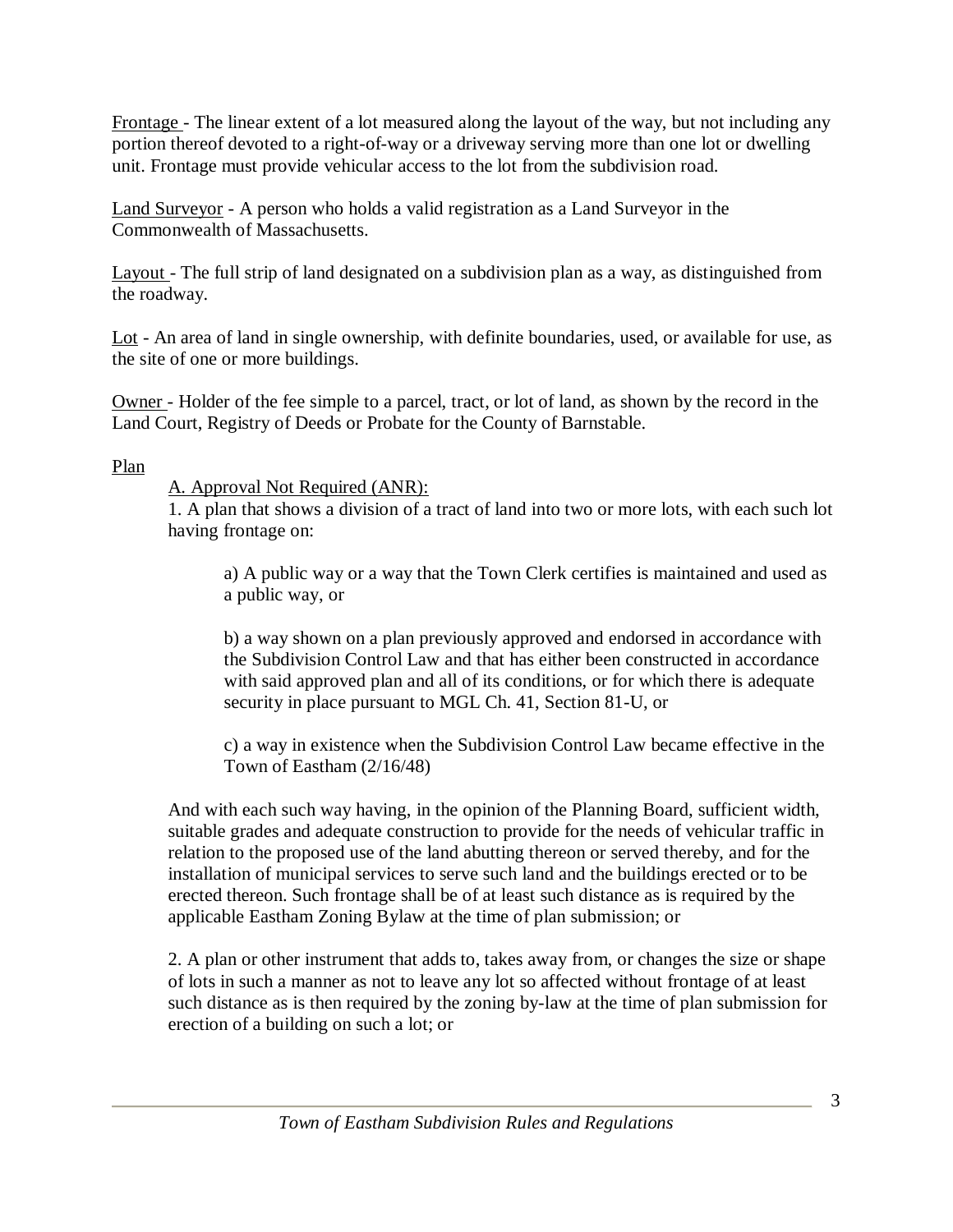3. A plan that shows the division of a tract of land on which two or more buildings were standing when the Subdivision Control Law went into effect in the Town of Eastham (2/16/48) into separate lots on each of which one of such buildings remains standing.

B. Definitive: a plan of a proposed subdivision or re-subdivision of land submitted pursuant to MGL Chapter 40 Section 81-O and T and drawn in a manner suitable for recording at the Barnstable County Registry of Deeds or the Massachusetts Land Court that shows the information and design elements as required by these Subdivision Rules and Regulations under Section 2.4.

C. Preliminary: a plan of a proposed subdivision or re-subdivision of land submitted pursuant to MGL Chapter 40 Section 81-S that shows the information and design elements as required by these Regulations under Section 2.3.

Planning Board Agent - Any Town employee or consultant authorized by the Planning Board to review subdivisions and administer these regulations.

Roadway - The portion of a layout that is designed for vehicular travel; the traveled way.

Subdivision - The division of a tract of land into two or more lots, to include re-subdivision, and, when appropriate to the context, shall relate to the process of subdivision or to the land or territory subdivided; provided, however that a plan that meets the requirements of an Approval Not Required Plan, as defined above, shall not constitute a subdivision.

Subdivision Control Law - Sections 81-K through 81-GG inclusive of Chapter 41, Massachusetts General Laws, as hereinafter amended.

Town - The Town of Eastham, unless otherwise specified.

Wetland - As defined by MGL, Ch. 131, and Town of Eastham Wetlands Protection Act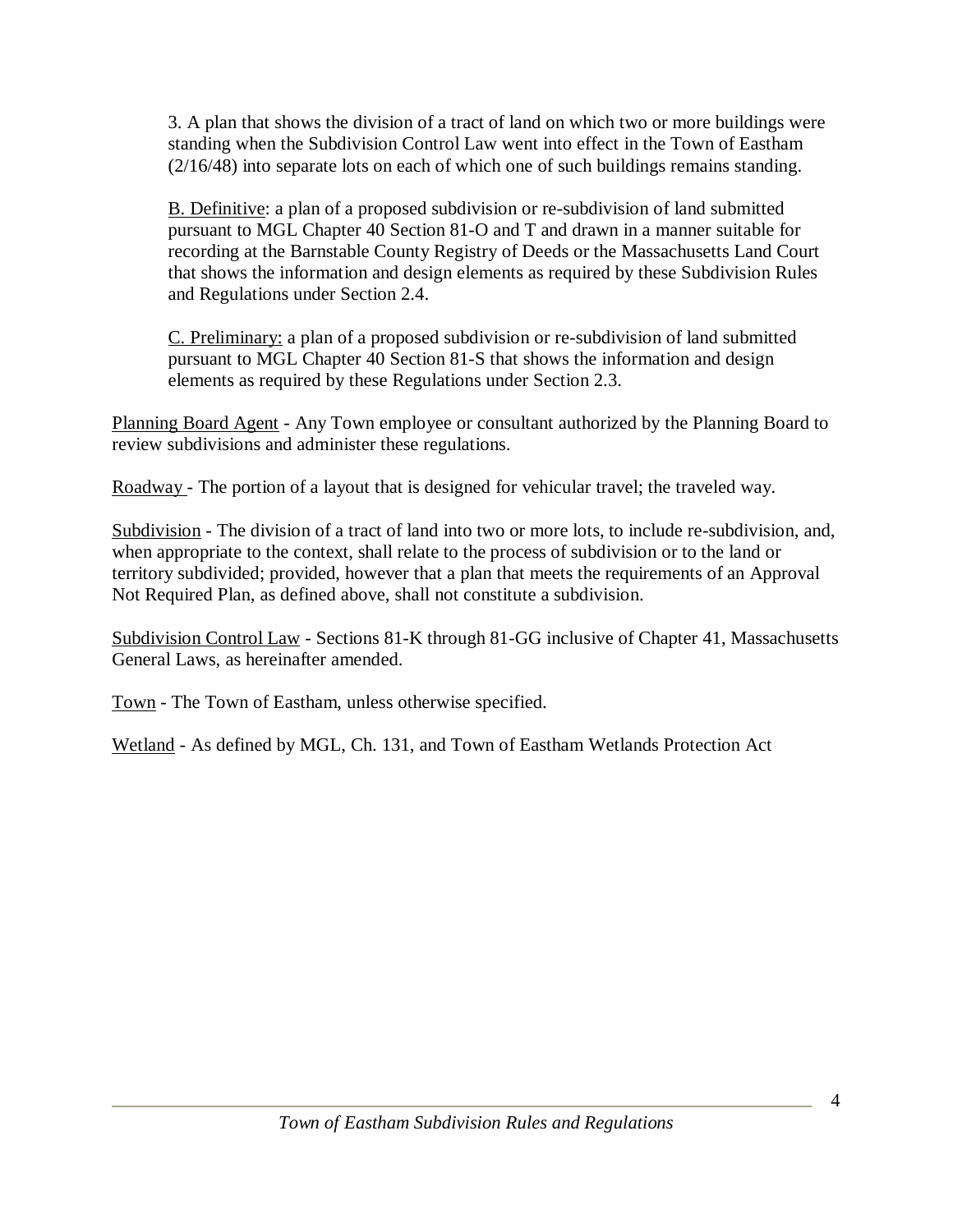# **SECTION II: SUBMISSION AND APPROVAL OF PLANS**

**2.1 Submission of plans** No Approval Not Required or Definitive plan shall be accepted for review until all information necessary for review, as described herein, is fully provided, unless accompanied by a specific request for a waiver(s). If any or all of such waivers are denied, the applicant must forthwith amend the application.

#### **2.2 Plans believed not to require approval**

**2.2.1 Contents of filing for Approval Not Required (ANR) Plans.** Any person who believes a plan does not require approval under the Subdivision Control Law may submit such plan to the Planning Board for ANR endorsement that such approval is not required by providing the Board with the following:

- A. An original plan on reproducible film and five (5) paper prints of the plan. Said plan shall be prepared in such a manner as to meet the Registry of Deeds and/or Land Court requirements for recording, and shall contain the following information:
	- 1. The boundaries, area, frontage, dimensions and shape number(s) (as specified in Section IX.A.6. of the Eastham Zoning By-laws) of the lot or lots for which ANR endorsement is sought.
	- 2. The date of the plan, scale, north point and assessor's map and parcel number of all land shown on the plan and directly abutting the land shown on the plan.
	- 3. The name(s) of the owner(s) of record and the applicant, and the name, seal and signature of the land surveyor. This information shall appear in the lower right corner.
	- 4. Zoning classification (including overlay districts), and the location of any zoning district boundaries that may abut or lie within the locus of the plan.
	- 5. A locus plan at a scale of at least 1"=2000', containing sufficient information to locate the land, such as streets bounding or near the property.
	- 6. The name of the way(s) on which the lots front, information as to public or private ownership of the way(s), and the physical condition of the way(s) including actual width, and surface type and condition.
	- 7. House numbers for new or existing lots. (Numbers for new lots can be obtained from the Assessor's Office.)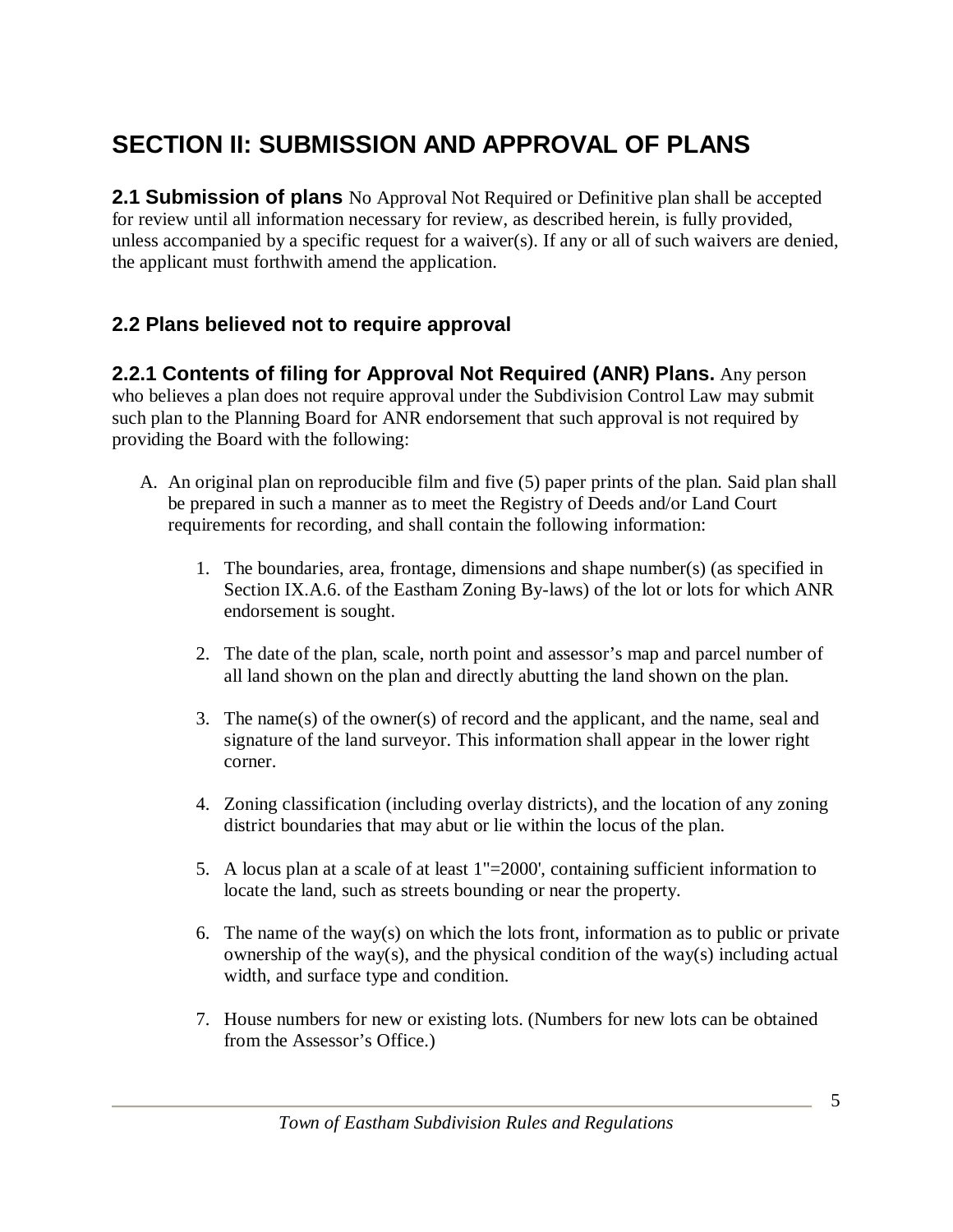- 8. The location of any natural features that affect the use of the frontage for access.
- 9. The location of all existing buildings and other structures on the land shown on the plan or within fifty (50) feet of its boundaries.
- 10. The location of any wetland on the land shown on the plan or within one hundred (100) feet of its boundaries. The plan shall reflect the average annual high water level of each wetland.
- 11. The location of all bounds and easements on the land shown on the plan.
- 12. Base flood elevation data, as shown on the Flood Insurance Rate Map, as most recently revised, published by the U.S. Department of Housing and Urban Development.
- 13. Proposed drinking water well and septic system locations as well as existing well and septic locations on adjacent property. A separate drawing shall be submitted indicating this information.
- 14. The statement "Approval under the Subdivision Control Law Not Required," and sufficient space for the date and the signatures of all Board members.
- 15. The statement "Planning Board endorsement of this plan indicates only that the plan is not a subdivision under Section 81-L of Chapter 41 of the General Laws and does not indicate that the lot is buildable or that it meets Zoning, Health, Conservation or General By-law requirements."
- B. A completed application for endorsement, executed by the applicant.
- C. A filing fee to be submitted when the application for endorsement is submitted

**2.2.2 Filing procedure** As provided in MGL Ch. 41, Section 81-T, every person submitting a plan to the Planning Board for determination that approval is not required shall give written notice to the Town Clerk by delivery or by registered mail that such a plan has been submitted.

Such notice shall state the date of submission accompanied by a copy of the application and a description sufficient for the identification of the land to which the plan relates.

**2.2.3 Endorsement of Approval Not Required Plans** If the Planning Board determines that the plan does not require approval, it shall forthwith, without a public hearing, endorse on the plan the words "Planning Board approval under Subdivision Control Law not required." If the Board determines that the plan does require approval, it shall, within twenty-one (21) days of the submission of said plan, so inform the applicant and the Town Clerk in writing and return the plan. No plan shall be endorsed as not requiring approval under the Subdivision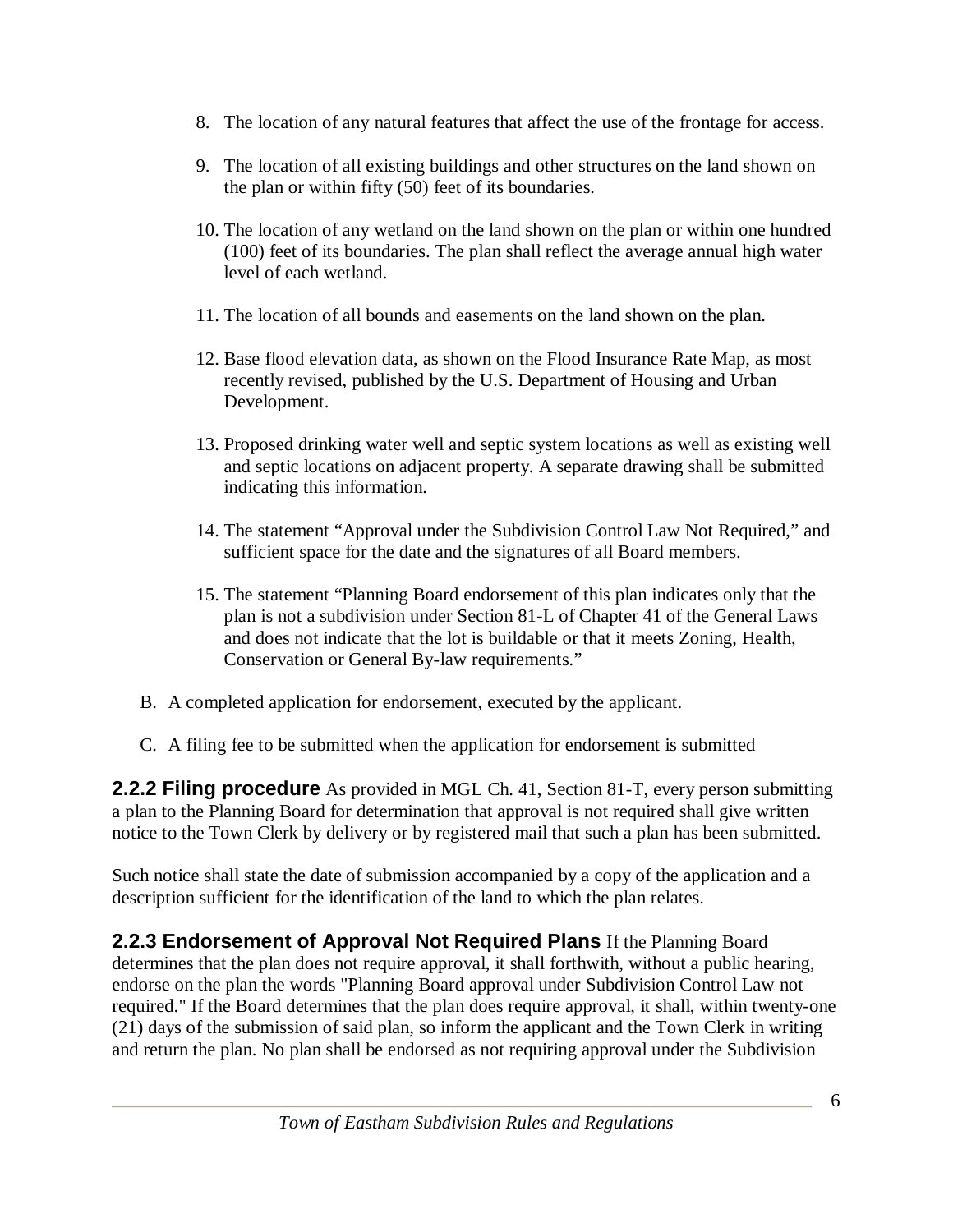Control Law unless each building lot, if any, to be created by such plan has adequate access as intended under the Subdivision Control Law, MGL Ch. 41, Sections 81-K through 81-GG.

#### **2.2.4 Determination of adequacy of ways**

**2.2.4.1** The Planning Board normally will consider that existing ways provide adequate access when the layout, design and construction conform substantially to the standards of the Eastham Subdivision Rules and Regulations.

**2.2.4.2** The Planning Board will examine, for adequacy of access, ways within, abutting, and without the plan submitted, which are involved in the proposed access to the lots on that plan.

#### **2.3 Preliminary Plans**

**2.3.1** A Preliminary Plan shall be submitted for any proposed nonresidential subdivision and may be submitted for any proposed residential subdivision. It is strongly recommended that a preliminary plan be filed in every case.

Review and comments on a Preliminary Plan are strictly of an advisory nature.

**2.3.2 Contents of filing for Preliminary Plans** Any person who wishes to submit a Preliminary Plan for approval may do so by providing the Board with the following:

A. Five (5) copies of the plan showing:

- 1. The approximate boundaries, area, frontage, and dimensions of the lot or lots, and of any contiguous lots in common ownership. Shape numbers also should be provided for all proposed lots, as per Section IX.A.5. of the Eastham Zoning By-laws.
- 2. The subdivision name, if any, north point, assessor's map and parcel numbers, date of the plan, scale, legend and the title "Preliminary Plan."
- 3. The name and address of the owner of record, the applicant and the engineer or land surveyor. This information shall appear in the lower right corner.
- 4. The names of all direct abutters, as determined from the most recent tax list, noted on the plan.
- 5. The existing and proposed systems of road drainage and utilities.
- 6. Easements, covenants, rights-of-way, and/or restrictions applicable to the area shown on the plan.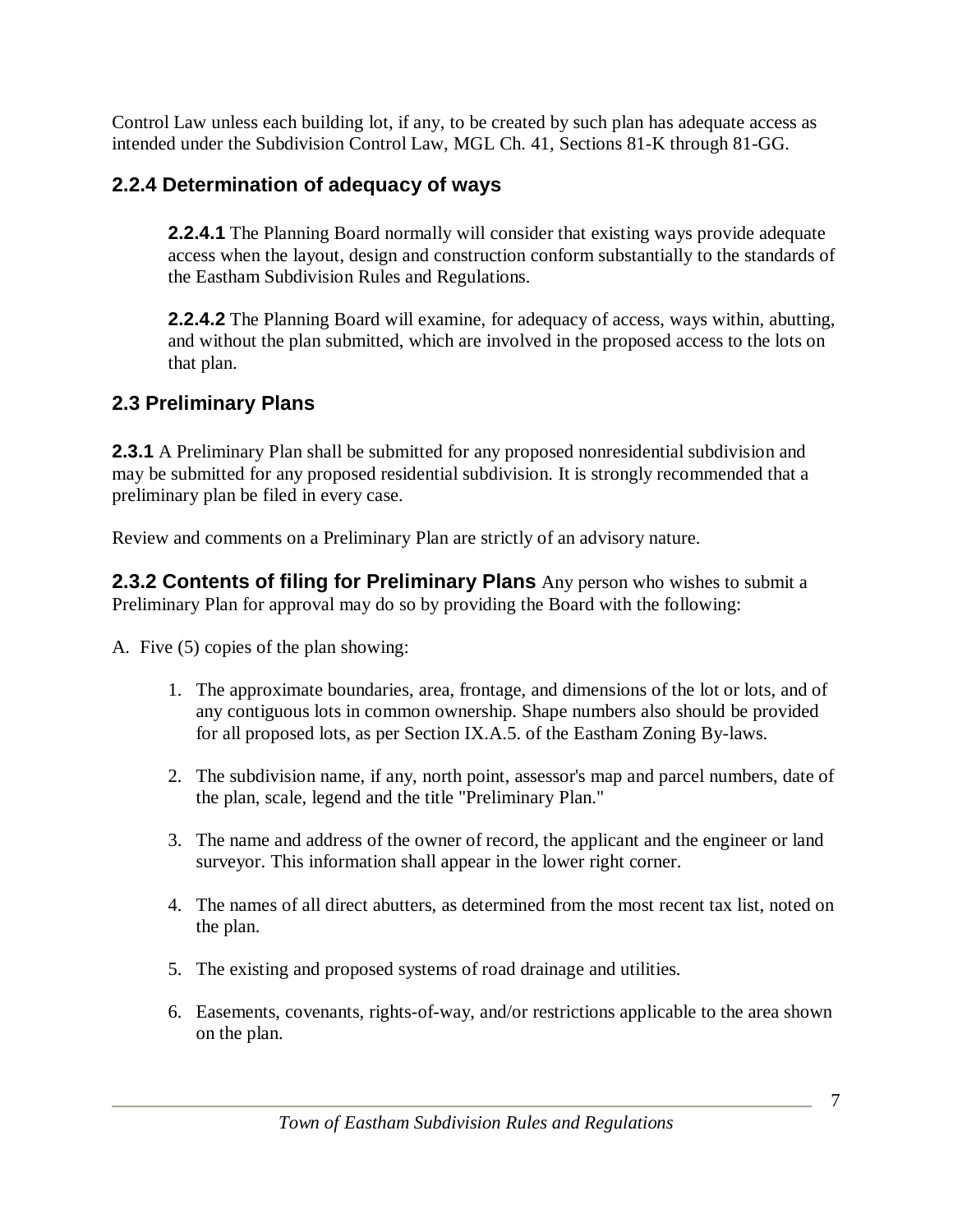- 7. The existing and proposed lines of streets, ways, lots, easements and any public or common areas within the subdivision, in a general manner.
- 8. The profiles of existing grades and the approximate proposed finished grades of the roadway(s).
- 9. The proposed name(s) of the proposed street(s) and a number on each lot on each proposed street.
- 10. The topography of the land, using 2' contours, derived from an actual survey.
- 11. Zoning classification (including overlay districts) and the location of any zoning district boundaries that lie within or within fifty (50) feet of the subdivision boundaries.
- 12. The location of all existing buildings, other structures, and drinking water wells and septic systems on the land to be subdivided or within fifty (50) feet of its boundaries.
- 13. The location of any wetlands on the land to be subdivided or within one hundred (100) feet of its boundaries. The plan shall show the average annual high water level of each wetland.
- 14. The location of all bounds, fences, walls and trees of twelve (12) inch diameter or greater.
- 15. Base flood elevation data, as shown on the Flood Insurance Rate Map, as most recently revised, published by the U.S. Department of Housing and Urban Development.
- 16. For all ways involved in access for the proposed subdivision, whether within, abutting or without the subdivision back to public ways, the approximate location of the roadway within the layout, physical condition of the roadway including actual width, surface type, depth of surface materials, condition, sight distance, grade and width of right-of-way. For proposed and existing residential subdivision roads used for access that do not meet the standard of section 3.4.6 for more than ten (10) dwellings, an analysis of the total number of homes that could use the road for access is required.
- 17. A notation on the plan indicating every waiver to these regulations which may be requested.
- B. A completed application, executed by the applicant.
- C. A filing fee payable when the application for Preliminary Plan approval is submitted.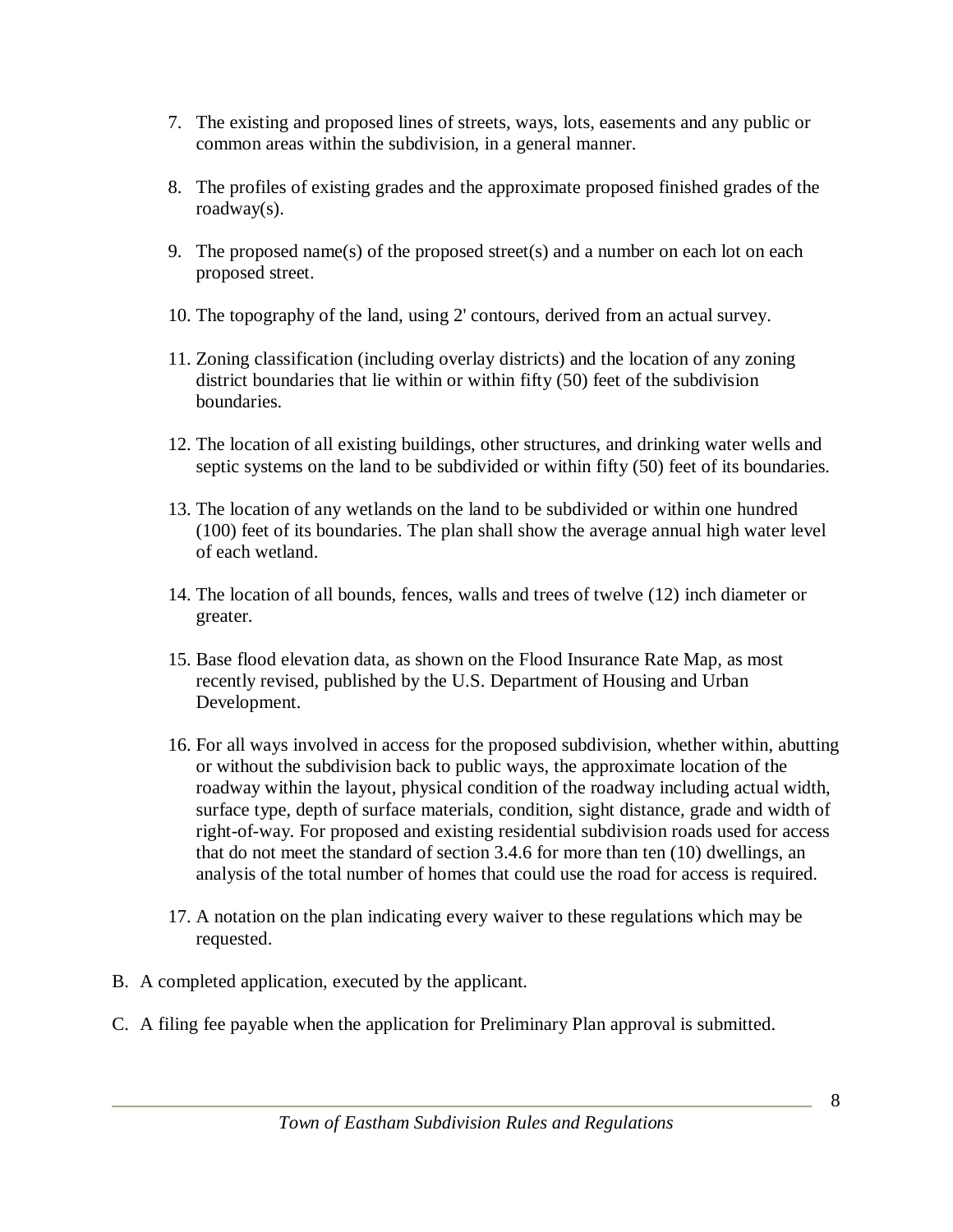**2.3.3 Filing procedure** As provided in MGL Ch. 41, Section 81-S, in the case of a subdivision showing lots in a residential zoning district, any person, before submitting a Definitive Plan for approval, may submit to the Planning Board and the Board of Health a Preliminary Plan, and shall give written notice to the Town Clerk by delivery or by registered mail, that such plan has been submitted. In the case of a nonresidential subdivision, prior to submitting a Definitive Plan, any person shall submit to the Planning Board and the Board of Health a Preliminary Plan, and shall give written notice to the Town Clerk by delivery or by registered mail, that such plan has been submitted.

**2.3.4 Notification of Abutters** All abutters and abutters to abutters within 300 feet must be notified by certified mail, return receipt requested, at least seven (7) days prior to the meeting at which such Preliminary Plan will be presented.

**2.3.5 Approval or disapproval of Preliminary Plans** Within forty-five (45) days after the submission of a Preliminary Plan, the Planning Board shall notify by certified mail the applicant, and Town Clerk, either that the plan has been approved as submitted, or that the plan has been approved with modifications suggested by the Planning Board and agreed to by the person submitting the plan, or that the plan has been disapproved. In the case of disapproval, the Planning Board shall state in detail its reasons therefore. The Planning Board shall notify the Town Clerk of its approval or disapproval, as the case may be. Except as is otherwise provided, the provisions of the subdivision control law relating to a plan shall not be applicable to a Preliminary Plan, and no Register of Deeds is authorized to record a Preliminary Plan.

#### **2.3.6 Protection from subsequent changes in Subdivision Rules and**

**Regulations** When a Preliminary Plan referred to in MGL Ch. 41 Section 81-S has been submitted to the Planning Board, and written notice of the submission of such plans has been given to the Town Clerk, such Preliminary Plan and the Definitive Plan evolved therefrom shall be governed by the rules and regulations relative to subdivision control in effect at the time of submission of the Preliminary Plan, provided that the Definitive Plan is duly submitted within seven (7) months from the date on which the Preliminary Plan was submitted.

#### **2.4 Definitive Plans**

**2.4.1** A Definitive Plan shall conform with the requirements of the Registry of Deeds and Land Court. A Definitive Plan shall be prepared by a Registered Land Surveyor, Civil Engineer or Sanitary Engineer, as appropriate.

**2.4.2 Contents of filing for Definitive Plans** A Definitive Plan submitted to the Planning Board for approval shall include the following:

A. An original plan on reproducible film and five paper prints of the plan. Said plan shall meet the Registry of Deeds and/or Land Court requirements for recording, and shall contain the following information: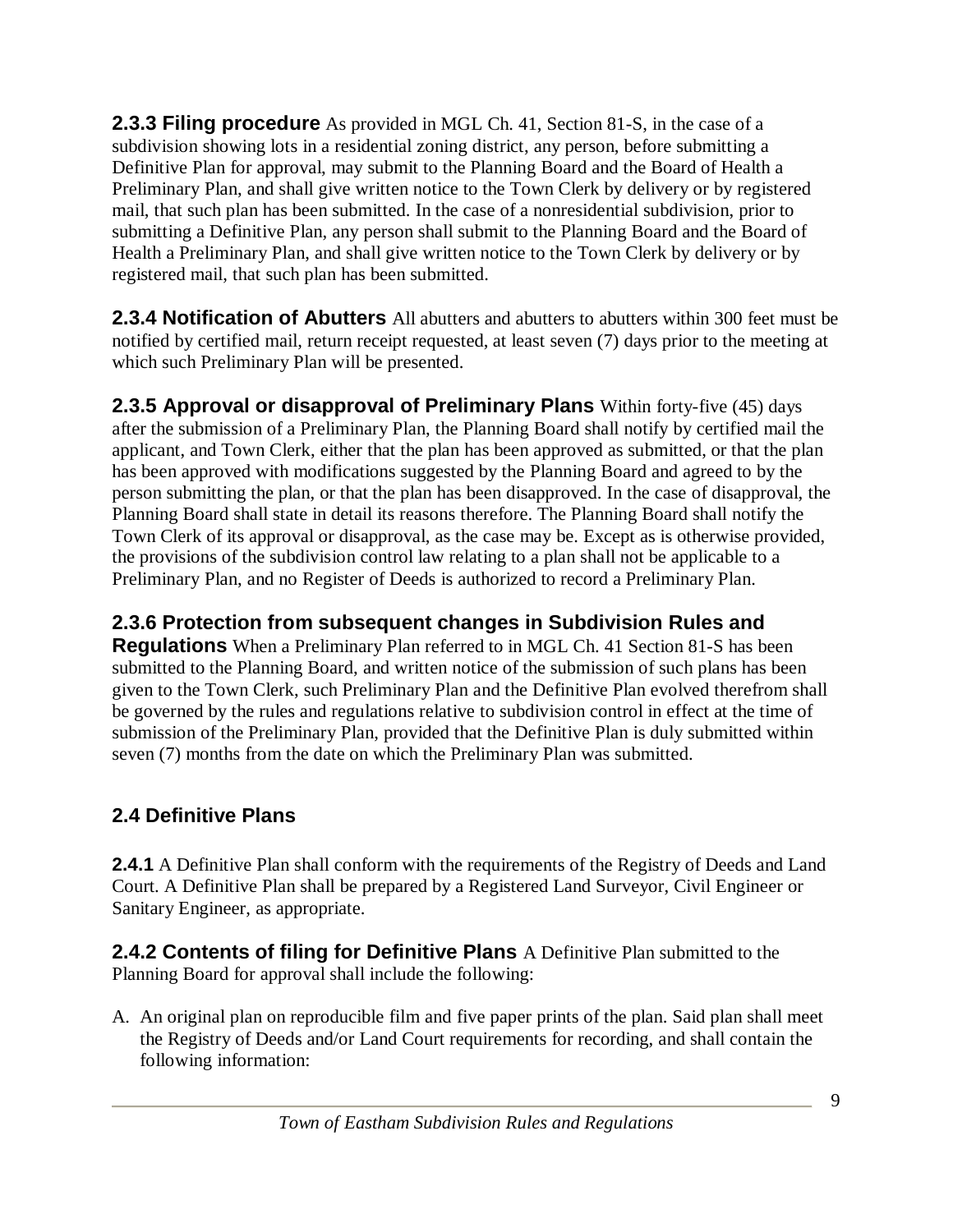- 1. The boundaries, area, frontage, and dimensions of the lot or lots, and of any contiguous lots in common ownership. Shape numbers should also be provided for all proposed lots, as per Section IX.A.5. of the Eastham Zoning By-laws.
- 2. A locus plan at a scale of at least 1"=2000', containing sufficient information to locate the land, such as streets bounding or near the property.
- 3. The subdivision name, if any, north point, assessor's map and parcel numbers, date of the plan, scale, legend and the title "Definitive Plan".
- 4. The name and address of the owner(s) of record, the applicant and engineer, or land surveyor. This information shall appear in the lower right corner.
- 5. The names of all direct abutters, as determined from the most recent tax list, noted on the plan.
- 6. The existing and proposed systems of road drainage and utilities.
- 7. The square footage and percentage of contiguous upland and wetland on each lot.
- 8. Easements, covenants, rights-of-way, and/or restrictions applicable to the area shown on the plan.
- 9. The existing and proposed lines of streets, ways, lots, easements, and any public or common areas within the subdivision.
- 10. The existing and proposed lines of any easements for utilities, access or other purposes. The location, ownership and expiration of any conservation restrictions or easements.
- 11. Profiles of existing grades and the proposed finished grades of the roadway.
- 12. Proposed names of all new streets and a number on each lot on each proposed street. The Planning Board reserves the right to reject street names that conflict with names of existing Town streets.
- 13. House numbers for new lots. (House numbers can be obtained from the Assessor's Office).
- 14. The topography of lots, using 2-foot contours, derived from an actual survey.
- 15. Zoning classification (including overlay districts) and the location of any zoning district boundaries that lie within or within fifty (50) feet of the subdivision boundaries.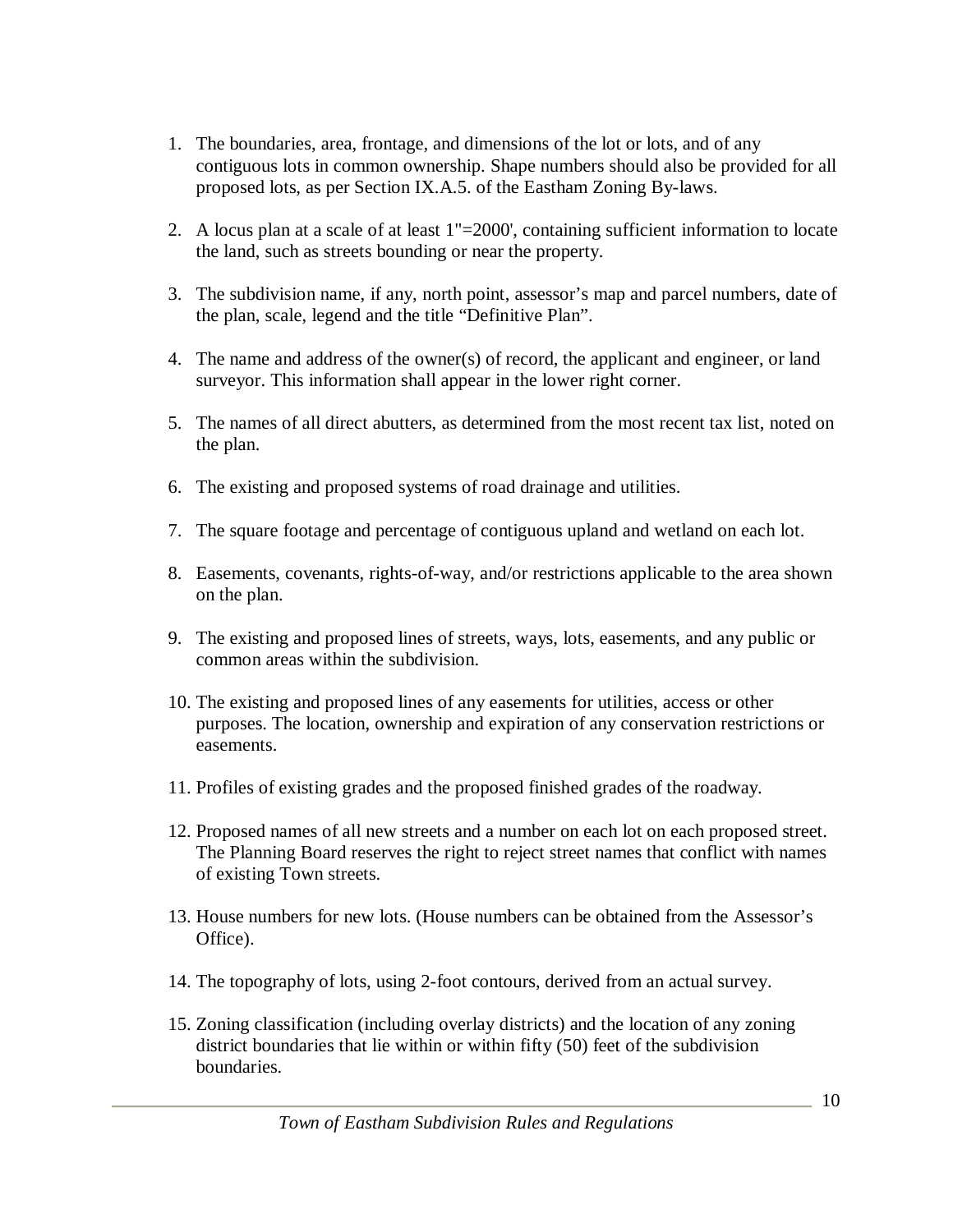- 16. The location of all existing buildings, other structures, and drinking water wells and septic systems on the land to be subdivided or within fifty (50) feet of its boundaries.
- 17. The location of any wetlands on the land shown on the plan or within one hundred (100) feet of its boundaries. The plan shall show the average annual high water level of each wetland.
- 18. The location of all bounds, fences, walls and trees twelve (12) inches caliper or greater.
- 19. Base flood elevation data, as shown on the Flood Insurance Rate Map, as most recently revised, published by the U.S. Department of Housing and Urban Development.
- 20. Sufficient data to determine the location, direction, and length of every street and way, lot line and boundary line and to establish and reproduce these lines on the ground, to be noted in accordance with requirements of the Registry of Deeds or Land Court.
- 21. For all ways involved in access for the proposed subdivision, whether within, abutting or without the subdivision back to public ways, the location of the roadway within the layout, physical condition of the roadway including actual width, surface type, depth of surface materials, condition, sight distance, grade and width of right-of-way. For proposed and existing residential subdivision roads used for access that do not meet the standard of Section 3.4.6 of these regulations for more than 10 (ten) dwellings, an analysis of the total number of homes that could use the road for access is required.
- 22. Lengths and radii of all curves in lot lines and street lines.
- 23. The location of all permanent bounds, properly identified as to whether existing or proposed, and bounds at all points of curvature and changes in direction of street side lines. Said bounds shall be at least five by five (5x5) inches in cross section and thirty-two (32) inches in length. New bounds will contain ferrous reinforcing rods.
- 24. A notation on the plan indicating every waiver to these Regulations which may be requested.
- 25. Suitable space shall be provided on the plan to record the action of the Board and the signatures of the Board members.
- 26. To insure compliance with all applicable requirements of Section IV, Required Improvements and Road Construction Standards, all plans shall have the following note lettered adjacent to the records of Board approval as a condition of approval: "No lots may be conveyed and no building permits shall be issued by the Town of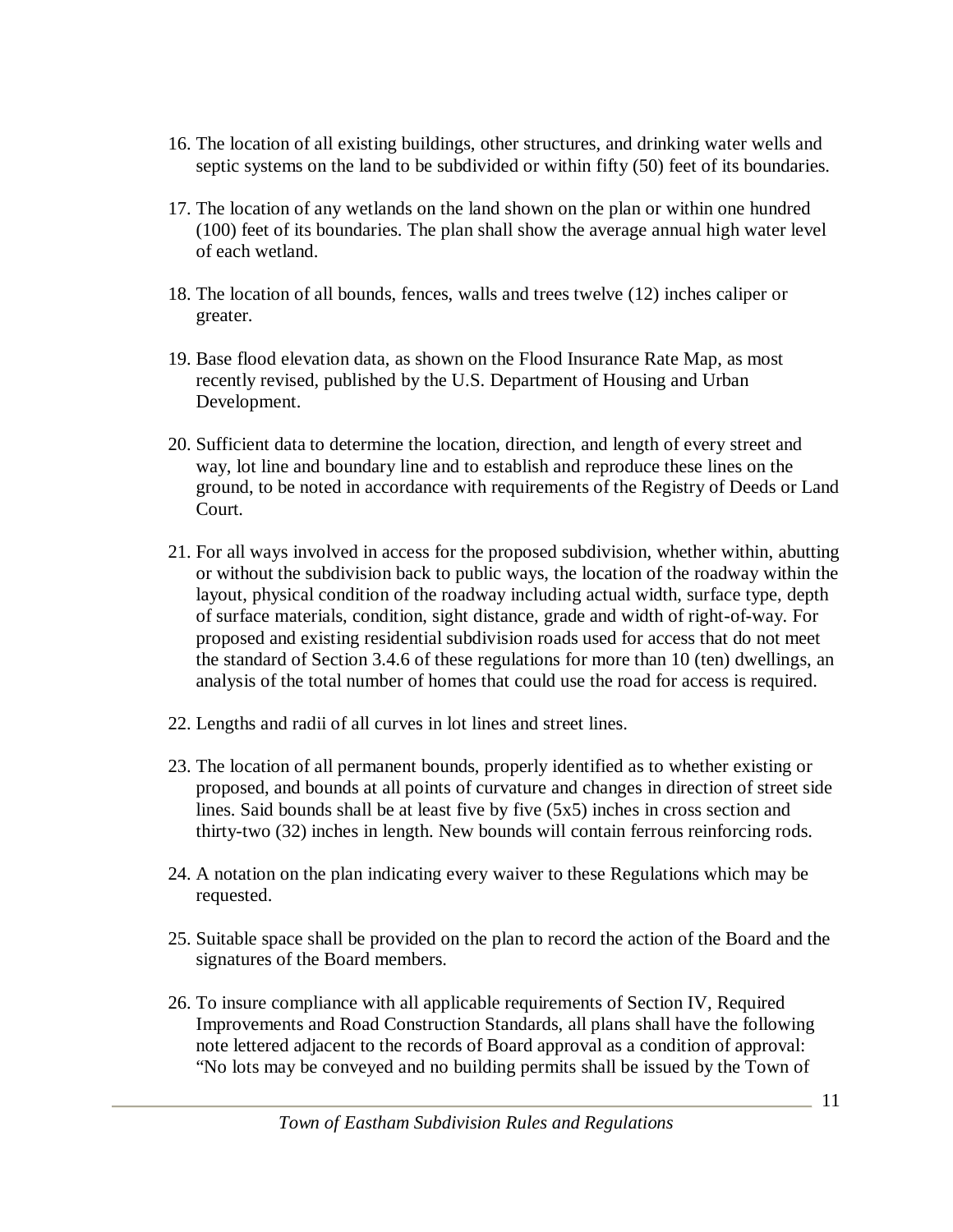Eastham until all applicable requirements of Section IV, Required Improvements and Road Construction Standards have been met."

- B. For proposed roads, three (3) copies of profiles, drawn by an Engineer, showing the following:
	- 1. A horizontal scale of one (1) inch to forty (40) feet.
	- 2. A vertical scale of one (1) inch to four (4) feet.
	- 3. Existing center-line elevations every fifty (50) feet.
	- 4. Proposed center-line grades and elevations, with elevations at every 50-foot station.
	- 5. Rates of gradient.
	- 6. Spot elevations at each intersecting street or driveway
	- 7. Drainage calculations for a 25-year storm
- C. A completed application, executed by the applicant.
- D. A filing fee submitted with the application.
- E. A development schedule for the completion of specific phases of the development may be required by the Planning Board before approval of a Definitive Plan. Failure to meet such schedule may be cause for the Planning Board to rescind its approval and require a new public hearing before resumption of work.

**2.4.3 Filing procedure** As provided in MGL Ch. 41, Section 81-T and U, every person submitting a Definitive Plan to the Planning Board for approval shall give written notice to the Town Clerk by delivery or by registered mail that such plan has been submitted. Such notice shall describe sufficiently for identification the land to which the plan relates, and shall state the date when such plan was submitted and the name and address of the owner of such land. The applicant also shall file a copy of said plan with the Board of Health. The Planning Board shall circulate copies of the proposed plans to the Board of Health, Conservation Commission, Building Inspector, Police Chief, Fire Chief, Highways Superintendent, Board of Selectmen and Open Space Committee for their review and comment.

#### **2.4.4 Approval/Disapproval and Endorsement of Definitive Plans**

**2.4.4.1 Review by the Board of Health** The Board of Health shall, within forty-five (45) days after the filing with it of a Definitive Plan, report to the Planning Board, in writing, with a copy to the applicant, its approval or disapproval of said plan. In case of disapproval, it shall make specific findings as to which, if any, areas shown on such plan cannot be used for a building site without injury to the public health, and the reasons therefore in such report, and shall make recommendations for the adjustments thereof. The Planning Board shall not take action on the Definitive Plan until said report of the Board of Health has been received or fortyfive (45) days has elapsed without such report having been received. Failure of the Board of Health to report shall be deemed approval by such Board.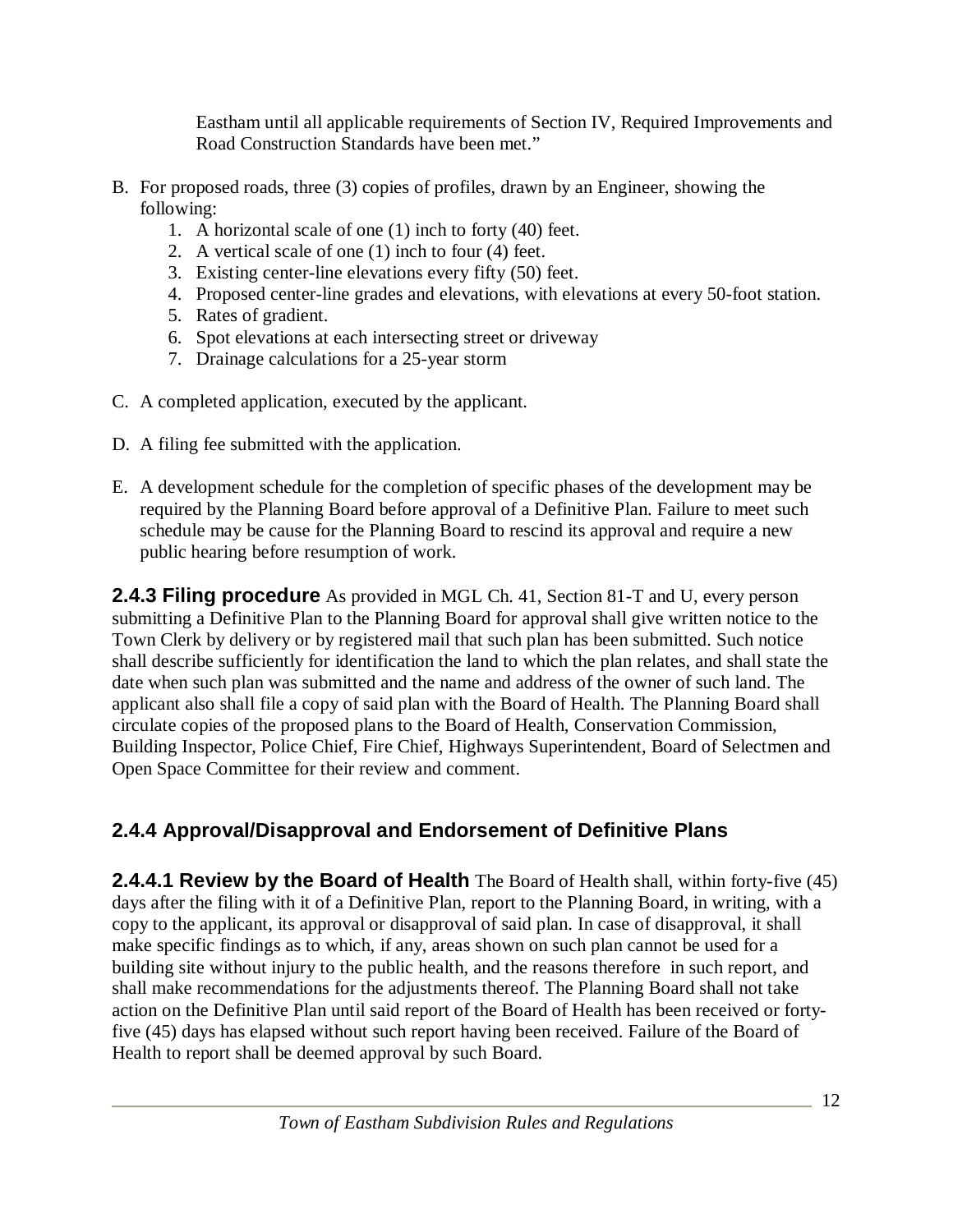**2.4.4.2 Public Hearing** Before approval, modification and approval, or disapproval of the Definitive Plan, a public hearing shall be held by the Planning Board. Notice of time and place and subject matter of such hearing shall be given by the Board in each of two (2) successive weeks by advertisement in a newspaper of general circulation in the Town of Eastham, the first publication being not less than fourteen (14) days before the day of such hearing, and by mailing a copy of said advertisement to the applicant and to all owners of land shown on such plan as appearing on the most recent tax list, in accordance with MGL Ch. 41, Section 81-T.

**2.4.4.3 Certificate of Approval and Statement of Conditions** After the hearing required above and after the report of said Board of Health or lapse of forty-five (45) days without such report, the Planning Board shall approve, or, if such plan does not comply with the Subdivision Control Law or the recommendation of the Board of Health or the Rules and Regulations of the Planning Board, modify and approve or shall disapprove such plan. The Planning Board shall file a certificate of its action with the Town Clerk, and send notice of such action by registered mail, postage prepaid, to the applicant at his address stated on the application. Approval, if granted, shall be endorsed after security is in place on the original Definitive Plan by the signatures of a majority of the Board, but not until the statutory twenty (20) day appeal period has elapsed, following the filing of the certificate of the action of the Board with the Town Clerk, and said Clerk has notified the Board that no appeal has been filed. Approval of the Definitive Plan does not constitute the laying out or acceptance by the Town of streets within a subdivision and shall so state on the Definitive Plan. Notice of such action, or of an agreed extension of the time for such action, must be provided by the Planning Board to the Town Clerk within ninety (90) days following the date of submission of the plan if it follows action on a Preliminary Plan or one hundred thirty-five (135) days following the date of submission in cases where no Preliminary Plan was submitted.

**2.4.4.4 Two Year Deadline** In all cases, approval is granted for a two (2) year period from the date of such approval, and if road construction is not completed in its entirety in that time and approved by the Board, the applicant must petition the Board for action on the undeveloped portion. The Board may grant an extension of this two (2) year deadline if a petition for such extension is received prior to the expiration of the two (2) year period. Upon expiration of the two (2) year period (plus extension, if any), the Board shall conduct a public hearing on the petition for action on the undeveloped portion and may require modification or amendment to the original approved plan to reflect current conditions and design standards.

#### **2.4.4.5 Modification, Amendment or Rescission of Definitive Plans** In

accordance with MGL Ch. 41, Section 81-W, the Planning Board on its own motion or on the petition of any interested person, shall have the power to modify, amend or rescind its approval of a plan of a subdivision or to require a change in a plan as a condition of its retaining the status of an approved plan.

**2.4.4.6 Performance Guarantee** Before endorsement of its approval of a Definitive Plan, the Planning Board shall require that the construction of ways and the installation of municipal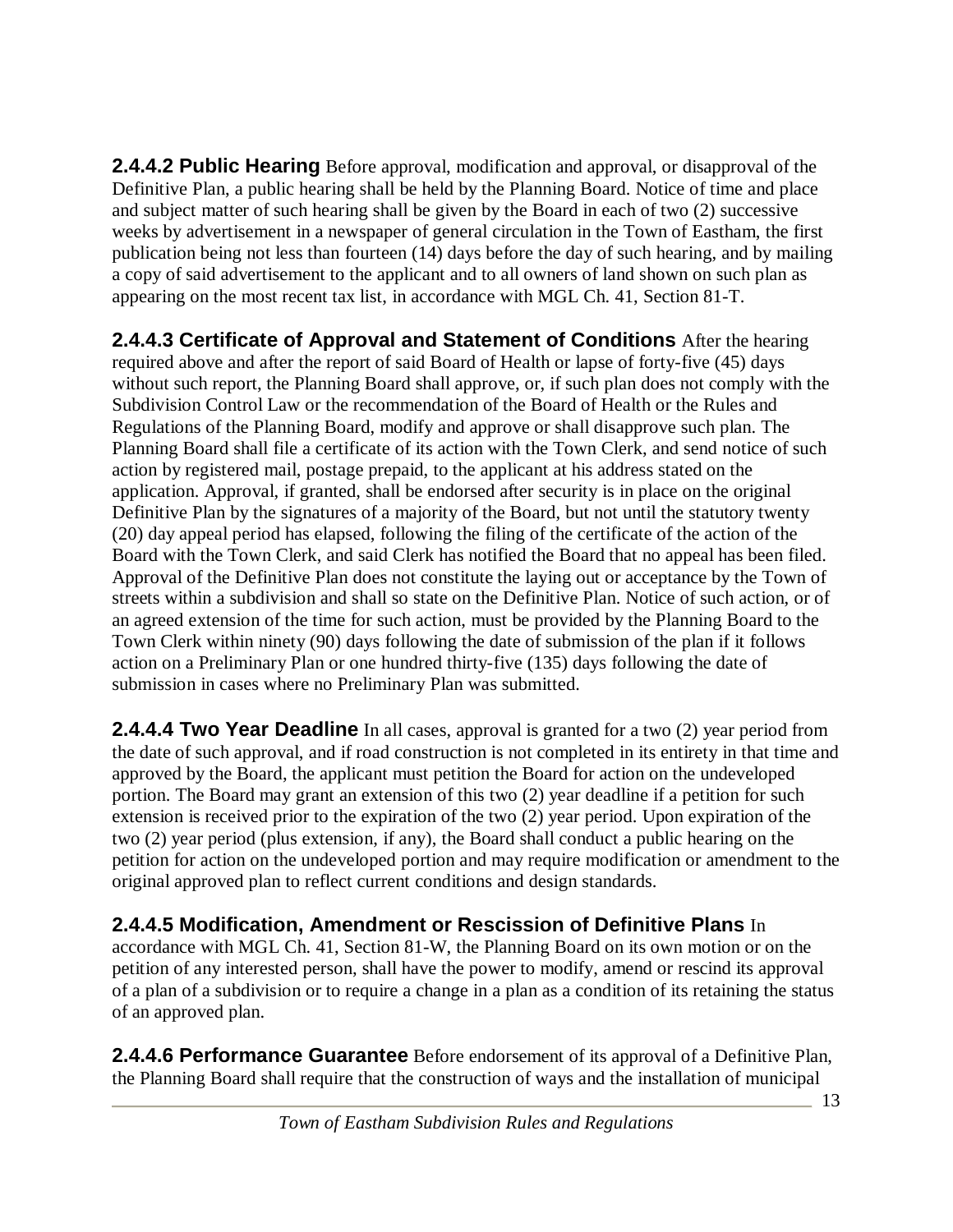services be secured by one of the methods or combination of methods described below. Should the applicant desire the release of one or more of the lots in the subdivision prior to the completion of construction of ways and installation of municipal services, the Planning Board may request the posting of a bond or deposit, as described below:

**a. Bond** By a proper bond sufficient in the opinion of the Planning Board to secure performance of the construction of way(s) and the installation of municipal services required for lots in the subdivision shown on the plan. The Planning Board may require that the applicant specify the time within which such construction shall be completed.

**b. Deposit** By a deposit of money or negotiable securities sufficient in the opinion of the Planning Board to secure performance of the construction of the way(s) and the installation of municipal services required for lots in the subdivision shown on the plan. The Planning Board may require that the applicant specify the time within which such construction shall be completed.

**c. Covenant** By a covenant, executed and duly recorded by the owner of record, running with the land, whereby such ways and services shall be provided to serve any lot before such lot may be built upon or conveyed, other than by mortgage deed; provided, that a mortgagee who acquired title to the mortgaged premises by foreclosure or otherwise and any succeeding owner of such premises or part thereof may sell any such lot, subject to that portion of the covenant which provides that no lot shall be built upon until such ways and services have been provided to serve each lot; and provided further, that nothing herein shall be deemed to prohibit a conveyance by a single deed, subject to such covenant, of either the entire parcel of land shown on the subdivision plan or of all lots not previously released by the Planning Board. A deed of any part of the subdivision in violation hereof shall be voidable by the grantee prior to the release of the covenant but not later than three (3) years from the date of such deed, as per MGL Ch. 41, Section 81- U (3).

**d. Mortgage Agreement** By delivery to the Planning Board of an agreement executed after the recording of a first mortgage covering the premises shown on the plan or a portion thereof given as security for advances to be made to the applicant by the lender, which agreement shall be executed by the applicant and the lender and shall provide for the retention by the lender of funds sufficient in the opinion of the Planning Board and otherwise due the applicant to secure the construction of ways and the installation of municipal services. Said agreement shall also provide for a schedule of disbursements which may be made to the applicant upon completion of various stages of the work, and shall further provide that, in the event the work is not completed within the time set forth by the applicant, any funds remaining undisbursed shall be available for completion.

**2.4.4.7 Release from surety or covenant** Following full or partial completion of the improvements described under Section 3 of these regulations, security may be either fully or partially released by the Planning Board as provided in MGL Ch. 41, Section 81-U. Partial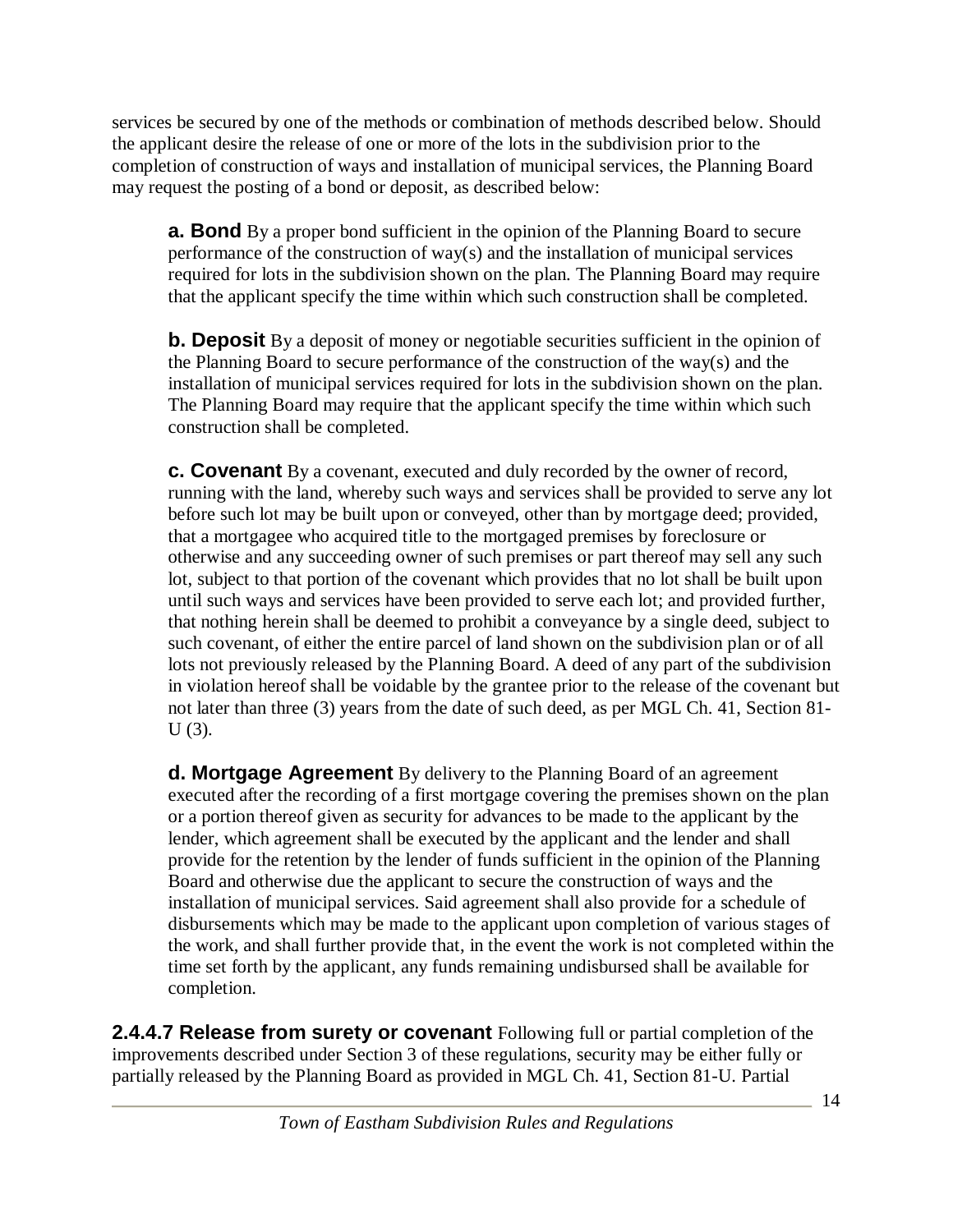release shall be granted only if the completed portion provides for traffic circulation and utility installation pending completion of the remaining portion. The Planning Board will require a recommendation from the Highway Superintendent prior to authorizing any release. The Planning Board at its discretion may approve partial covenant release but not more than one-third (1/3) or thirty-three percent (33%) of the lots may be released prior to full covenant release. A fee of \$25.00 shall be required for each covenant release request.

**2.4.4.8 Maintenance Agreement** In the case of subdivisions using existing or proposed substandard roads that do not meet criteria for eleven (11) or more units, a Maintenance Agreement shall be required prior to endorsement of a Definitive Plan. The Planning Board may require Maintenance Agreements for any subdivision roads. These Maintenance Agreements shall provide for periodic trimming of trees and brush to maintain a 14' x 14' minimum clearance for emergency vehicles, grading, filling potholes or eroded areas, and other work which must be performed on a regular basis to maintain the road surface.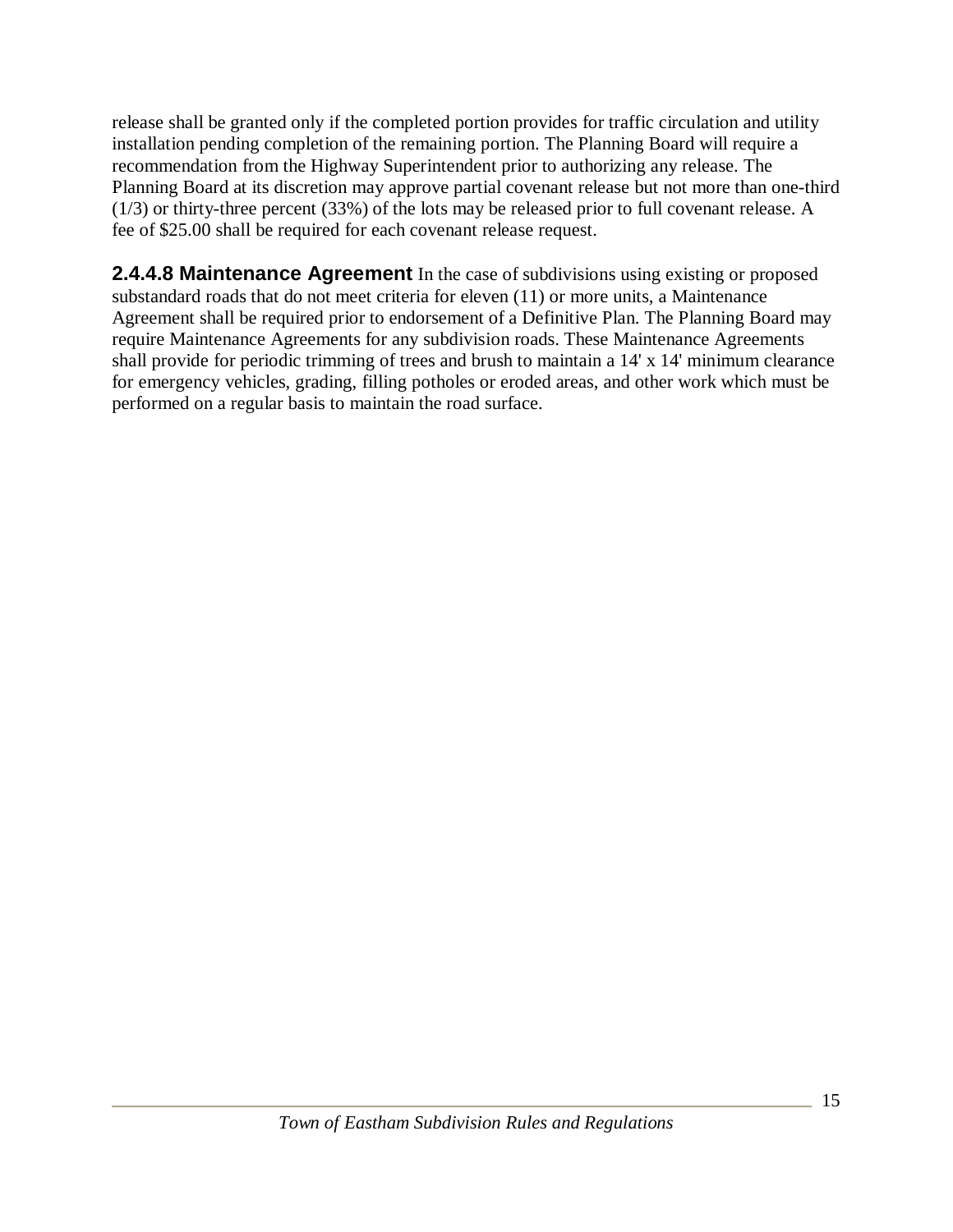# **SECTION III: DESIGN STANDARDS**

**3.1 General** The design of proposed roads and lots should be developed so as to protect the natural landscape, control erosion, and protect and enhance natural features of the land.

**3.2 Conformance with zoning** The size, shape, width, frontage and use of all lots shown on a subdivision plan, and the buildings constructed thereon, shall comply with applicable zoning requirements.

**3.3 Protection and enhancement of natural landscape** Proposed roads and lot configuration shall be designed with the goals of reducing, to the extent reasonably possible, the volume of cut and fill; reducing flood damage; reducing the area over which existing vegetation will be disturbed; reducing the number of mature trees removed; and reducing the extent of waterways altered or relocated.

**3.3.1 Treatment of natural features** Due regard shall be shown for all natural features such as large trees, watercourses, wetlands, scenic points, historic spots and similar community assets which, if preserved, will add attractiveness and value to the subdivision.

**3.3.2 Views** Legal and physical protection of views visible from public ways and waterways should be provided wherever possible.

**3.3.3 Street design** To provide a more attractive appearance, curvilinear street patterns will be used wherever feasible.

**3.4 Traffic convenience and safety** The number of driveways exiting onto existing streets should be minimized. Road design should discourage through traffic on residential streets wherever possible.

**3.4.1 Intersections** Rights-of-way for proposed roads shall be laid out so as to intersect as nearly as possible at right angles. No right-of-way shall intersect any other right-of-way at less than sixty (60) degrees. Property lines at right-of-way intersections shall be cut back to provide a curb radius on the roadway of not less than twenty (20) feet except where the angle of the intersection varies more than ten (10) degrees from a right angle, in which case the radius of the curve connecting the acute angle may be less and the opposite radius must be correspondingly greater.

**3.4.2 Drainage** Before any roadway improvements are undertaken, due consideration shall be given to, and adequate provision made for, the disposal of surface or standing water from or in the subdivision according to specification in Section 4.2 of these regulations. Runoff shall not be permitted to drain onto existing town roads or onto private roads unless the applicant can provide evidence of legal rights to use the drainage systems therein but in all cases such drainage shall be disposed of by leaching systems.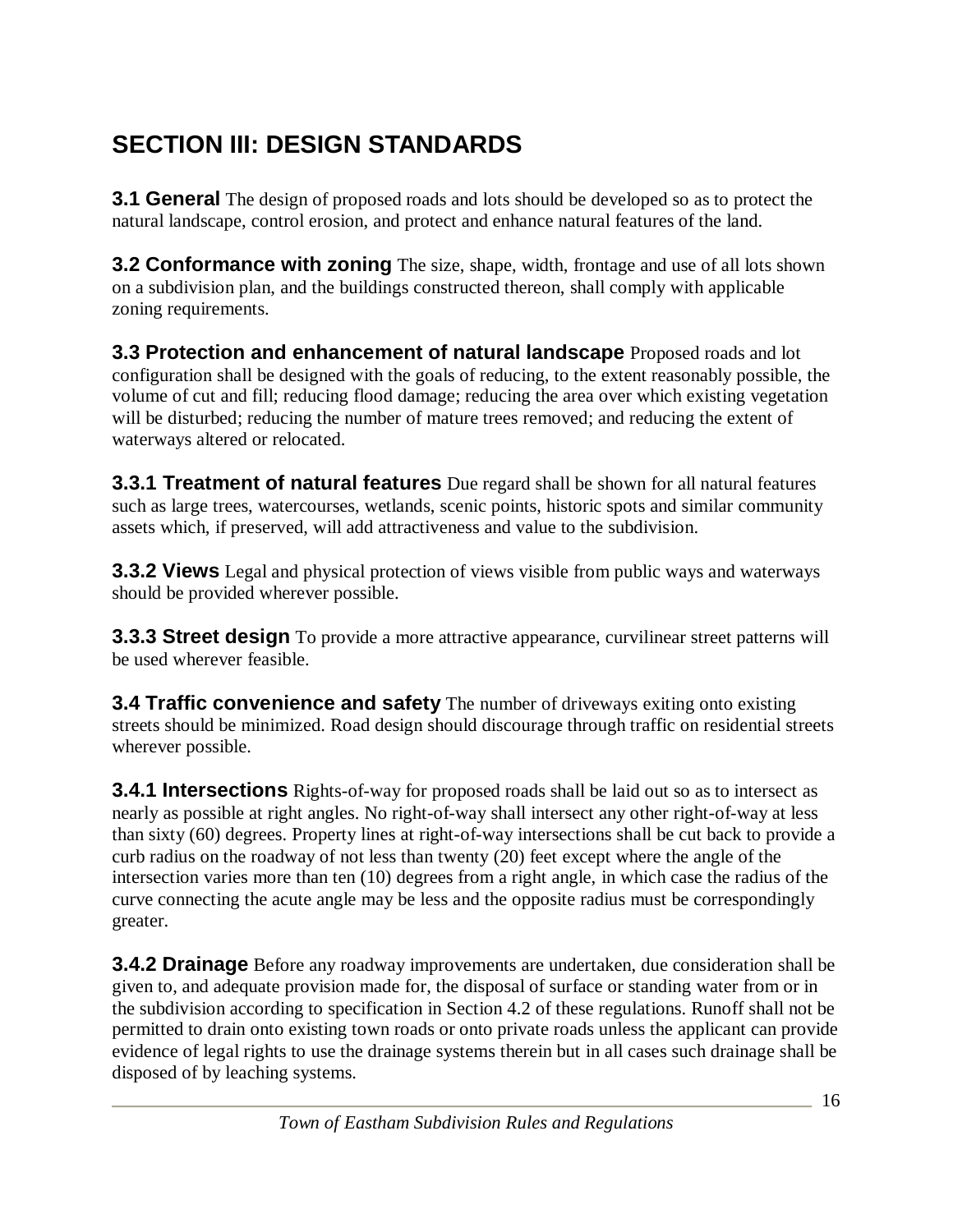**3.4.3 Dead-end streets** In cases where dead-end streets are used, the length of such deadend street should not exceed six-hundred (600) feet and the dead-end street shall be provided with a turnaround having a property line diameter of at least ninety (90) feet. Length of the road will be measured along the center line where it intersects the access way to the center of the culde-sac.

**3.4.4 Easements for turnarounds on dead-end streets** Any easement obtained for turnaround purposes at the end of a temporary dead-end street shall terminate upon construction of an extension. A twelve (12) foot easement may be required at the end of a cul-de-sac to provide for continuation of pedestrian traffic and/or utilities to the next street.

**3.4.5 Reserve strips** Reserve strips prohibiting access to streets or adjoining property shall be permitted, except where, in the opinion of the Board, such strips shall not be in the public interest.

**3.4.6 Standards of adequacy** Streets within a subdivision shall be considered to provide adequate access if and only if complying with the standards in the table below. Proposed access to a subdivision will be considered adequate if there is assurance that such access also will be in compliance with the standards below. The basis for the different standards provided is the different volume of traffic that will be produced by the total number of existing dwellings plus the proposed lots in the submitted plan. In the tradition of the Town's many unpaved roads with their rustic quality that add to the Town's character, a rural road alternative for roads that serve no more than four (4) dwellings is available.

Although unpaved roads may be accepted as access for no more than four (4) units under these regulations, they will not be considered for acceptance as Town roads unless reconstructed.

| <b>Total Number of</b><br>Dwellings<br>(Existing $&$<br>Proposed) | Right-of-<br>Way Width | Surface<br>Type                               | Radius<br>Curve $*$ | Surface<br>Width | Sight<br>Distance | Maximum<br>Grade |
|-------------------------------------------------------------------|------------------------|-----------------------------------------------|---------------------|------------------|-------------------|------------------|
| $1 - 4$                                                           | 33'                    | Hardening<br>Base with<br>T-base and<br>stone | 160'                | 14'              | 100'              | 8%               |
| $5 - 10$                                                          | 40'                    | <b>Bituminous</b><br>Concrete                 | <b>220</b>          | $18' * *$        | 150'              | 8%               |
| More than 10                                                      | 40'                    | <b>Bituminous</b><br>Concrete                 | <b>290</b>          | $20'$ * *        | <b>200</b>        | 6%               |

\* Measured at center line of pavement

\* \* Measurement does not include berms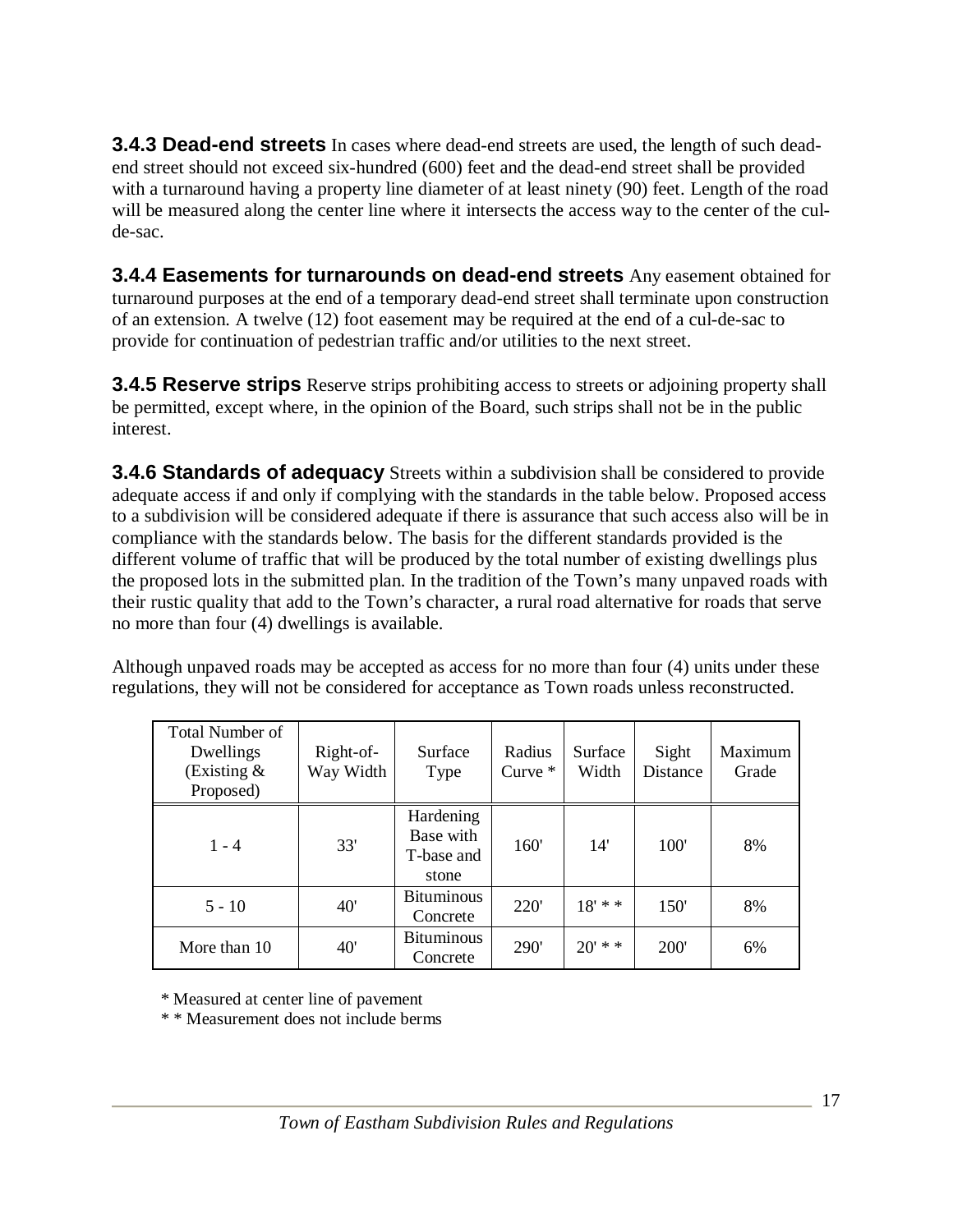**3.5 Underground utilities** For any Definitive Plan showing property which could potentially be developed with two (2) or more new dwellings or commercial structures, all electrical, telephone, cable television and other utility lines shall be placed underground.

**3.6 Open space, parks and playgrounds** The Planning Board may require that areas for open space, parks and/or playgrounds be set aside in accordance with the intents of the Open Space Plan, Local Comprehensive Plan, and MGL Ch. 41, Sections 81-Q and 81-U, as amended. Such areas shall be of reasonable size, but generally not less than five percent (5%), depending upon the location and quality of the land being set aside. No building may be erected or placed on such an area for a period of three (3) years without the approval of the Board.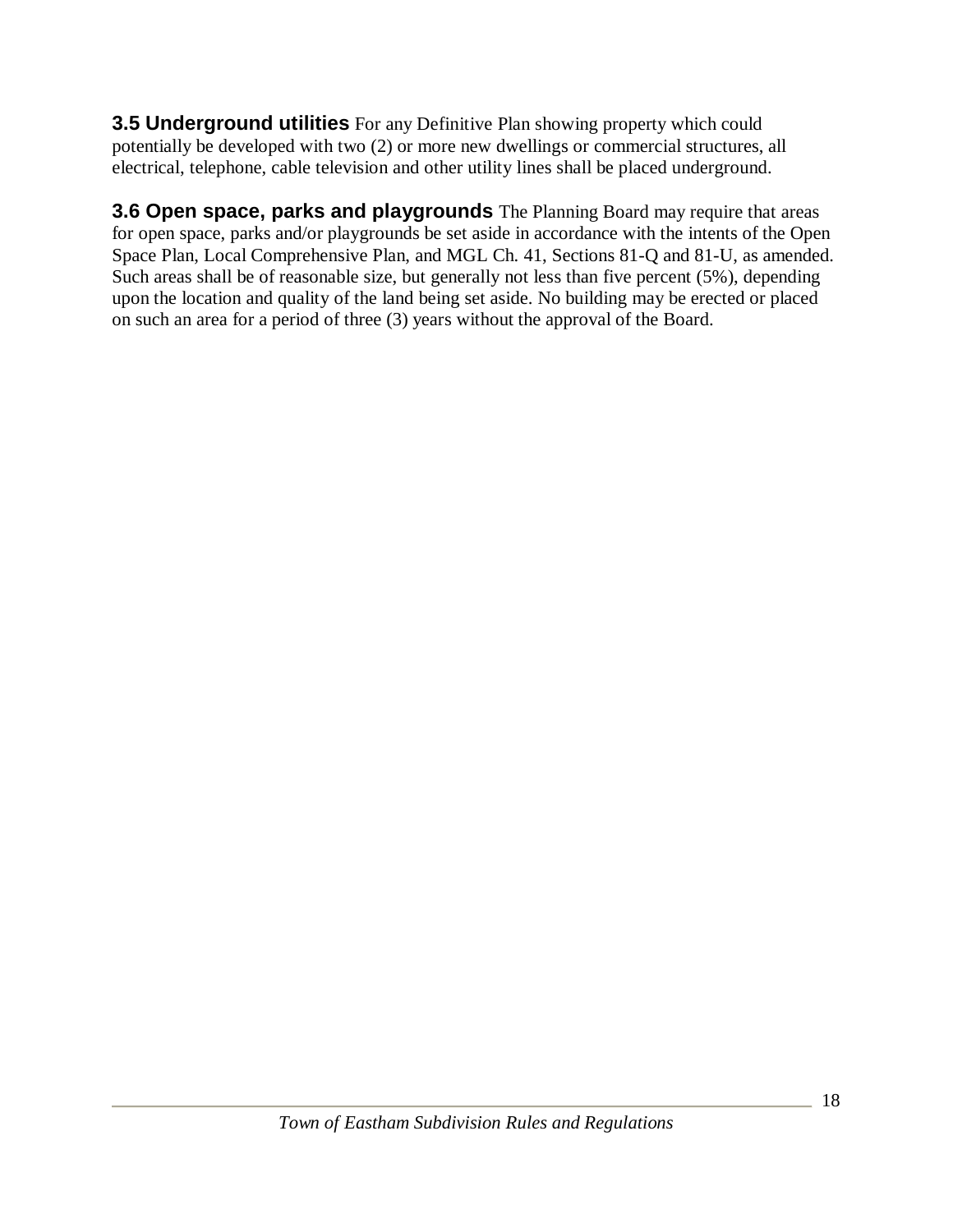### **SECTION IV: REQUIRED IMPROVEMENTS AND ROAD CONSTRUCTION STANDARDS**

**4.1 Road construction** To further guide the Planning Board in its requirements or recommendations relative to construction of ways and streets shown on subdivision plans and before any way or street is approved or recommended by the Board as a proposed layout it shall meet the following requirements.

**4.1.1 Site preparation** There shall be no clear cutting, filling and other site preparation work done prior to the endorsement of a Definitive Plan. The Planning Board reserves the right to disapprove any such work and to order restoration of the site prior to the approval of any plan for such land.

**4.1.2 Layout clearing** The roadway shall be cleared of trees and brush for the width of paved or hardened surface and shoulders only. Suitable trees should be preserved but must be at least nine (9) feet off the traveled surface. Topsoil is to be removed from the area showing hardening in the typical cross section. All unsuitable material such as peat, roots, stumps, boulders and clay, is to be removed and replaced with appropriate fill as specified on the plan and approved by the Planning Board. The placing of roots, stumps, brush or similar materials in roadway fills is prohibited. Particular attention shall be given to those areas, especially in cuts, where the nature of the soil may cause frost heaving or stability problems.

**4.1.3 Erosion control** Fill slopes shall not be steeper than two to one (2:1) and shall be loamed or covered with topsoil and seeded. Cut slopes shall not be steeper than three to one  $(3:1)$ and shall be loamed or covered with topsoil and seeded.

**4.1.4 Sub-base** Clay or loam hardening shall be placed to a depth of at least six (6) inches plus processed stone or t-base to a depth of four (4) inches for the full length of the roadway and the full width as shown in the cross section. The sub-grade shall be suitably rolled and compacted before placing the hardening.

**4.1.5 Grade** Finished center-line profile grade shall not be less than five-tenths percent (0.5%). The roadway is to be constructed in true cross section with a crown of one-fourth (1/4) inch of pitch per foot from the center line.

**4.1.6 Surface material** Where applicable, the surface of paved roads shall be bituminous concrete Type I-1 Bituminous concrete shall be placed in two (2) layers as follows: base or binder course of two (2) inches with material and construction methods approved by the Highway Department; wearing course of one (1) inch for a total of three (3) inches of mix. Turn-arounds on dead end streets shall have a minimum paved radius of thirty-five (35) feet. The paved surface generally shall be on the centerline of the way. Shoulders shall be provided on each side of the road to a minimum width of four (4) feet, excluding berms.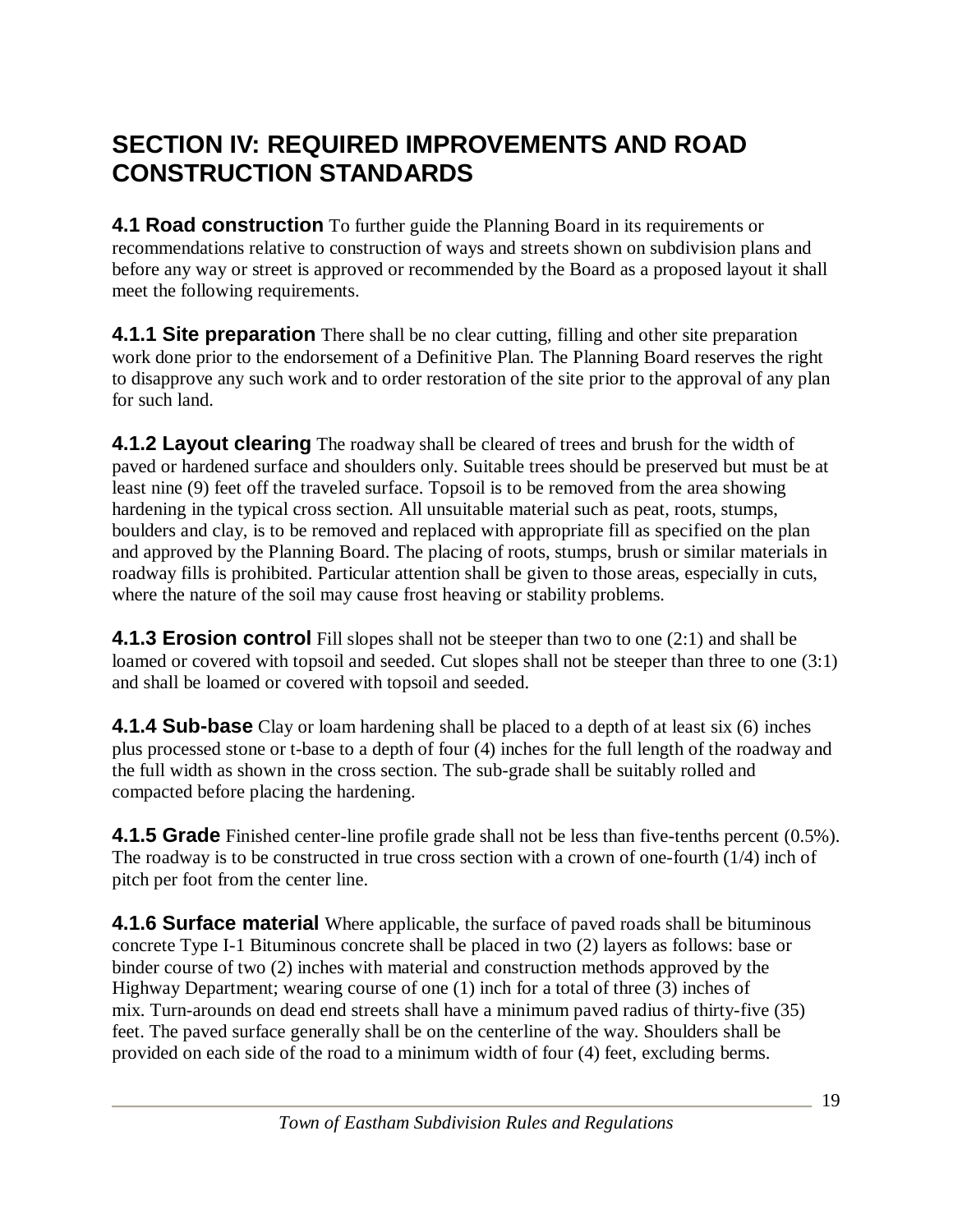Shoulders shall be hardened, top-soiled and seeded with perennial grass. All disturbed areas shall be seeded.

**4.1.7 Berms** Berms shall be required on all paved roads, both sides, where the grade is 1.5% or greater. Bituminous concrete berms, one (1) foot minimum width on rolled asphalt base or binder course, shall be installed on each side of the road and slope towards the street at a rate of one and one-half  $(1\frac{1}{2})$  to two and one-half  $(2\frac{1}{2})$  inches per foot.

**4.1.8 Street signs** Street signs which conform to the requirements of the Highway Department or any other applicable town bylaws shall be installed by the developer. Stop signs shall be installed by the developer wherever a proposed private road or existing private road used for access to the subdivision intersects with a public or town road. A street sign must display the exact name of the street as it appears on the approved subdivision plan.

**4.1.9 Vegetation** Every effort will be made to preserve existing trees of over 12 (twelve) inches in diameter outside the travel surface of any proposed or existing roads and on proposed building lots. The Planning Board may require the applicant to provide and plant suitable shade trees as a buffer along existing or proposed roads, or abutting already developed properties. Shrubs or ground cover may be required where stabilization is needed, for instance, on banks along roadways or as a buffer. All unvegetated areas within the road layout but outside the traveled surface shall be surfaced with not less than four (4) inches of quality topsoil, seeded and rolled. The Planning Board may require plantings within the center of cul-de-sacs or turnarounds.

**4.1.10 Rural road standards** For subdivisions with the potential for up to four (4) dwellings, a paved surface will not be required, however, the base shall be improved so as to adequately support the expected volume of traffic and provide adequate drainage, as well as meet the sight distance and grade standards indicated above. As outlined in Section 2.4.4.8 above, a Maintenance Agreement also shall be required for all unpaved roads proposed to serve additional dwellings.

**4.2 Drainage installation** Road drainage, including lines and structures, shall be constructed to meet storm characteristics acceptable to current engineering standards, based on calculations for a 25-year storm. Road drainage structures shall be placed not over two hundred (200) feet apart on continuous grades of five percent (5%) or more and not over four hundred (400) feet apart on continuous grades of less than five percent (5%) or as determined by the Planning Board or its representative. Catch basins, leaching basins or leaching fields shall be adequate for conditions encountered. Structures shall be precast units. Grates and frames shall be of Massachusetts standard grate type and shall conform to Massachusetts Department of Public Works specifications.

**4.2.1** Catch basins shall be of solid construction, precast concrete, with sump, overflow and grate, located in the road to receive surface water. Leaching basins shall be of precast concrete, located off the road, and connected to catch basins with concrete, asphalt-coated, corrugated aluminum or steel pipe – ten (10) inch minimum diameter. All leaching basins shall have a two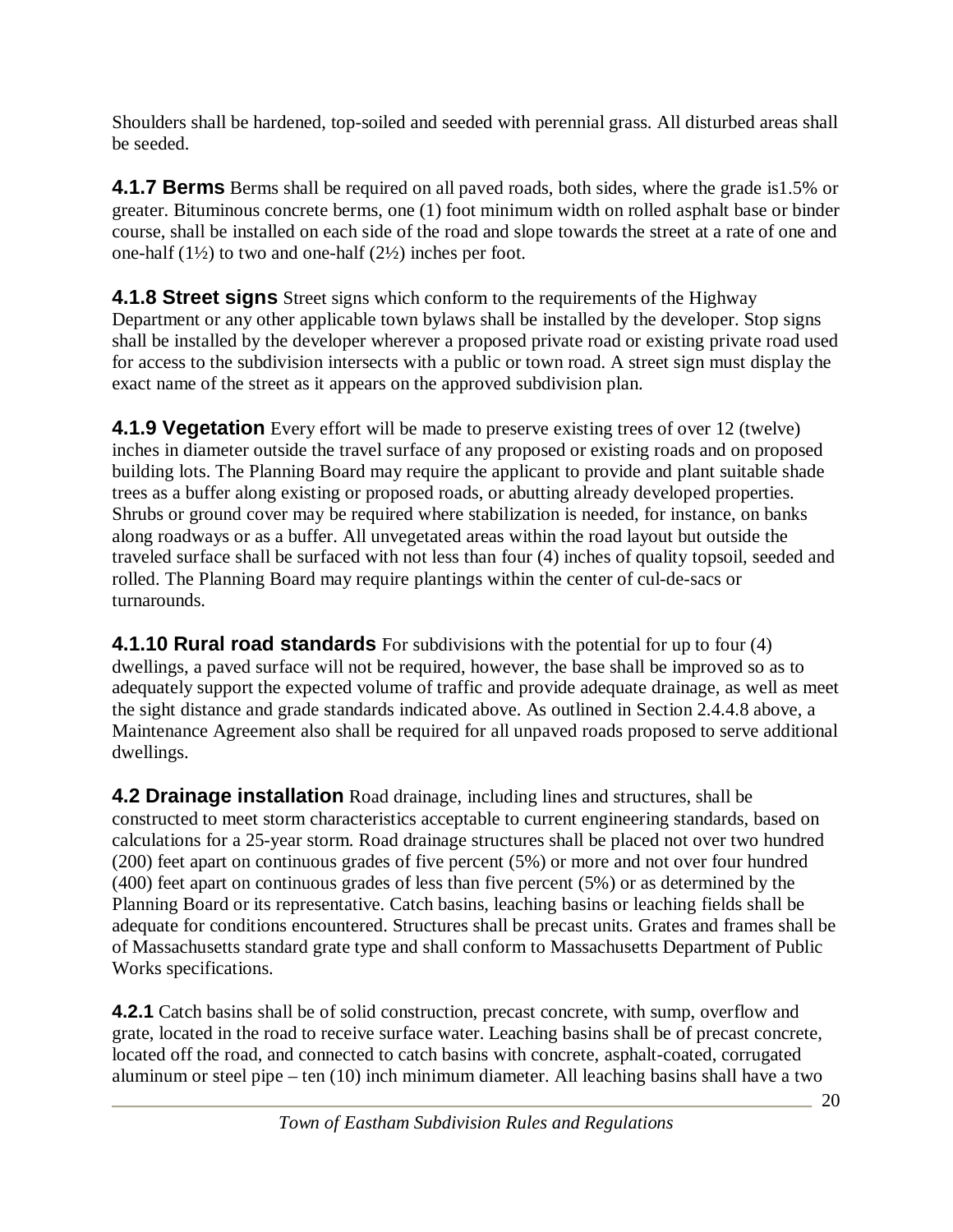(2) foot minimum width of one and one-half  $(1 \frac{1}{2})$  inch stone around the circumference and for the full depth of the leaching portion of the basin. Covers shall be precast concrete with stone markers set at grade to locate same. No portion of the drainage system shall be back-filled until an on-site inspection has been made by the Highway Superintendent and the developer's engineer.

**4.2.2 Drainage pipe outlets** All pipe used in drainage installations shall be reinforced concrete or asphalt-coated corrugated metal or aluminum-corrugated metal, correctly bedded in a trench to a true line and grade, said trench to be suitably filled and compacted. The minimum size of pipe permitted is ten (10) inches with increased diameter governed by location within the particular system. Suitable headers, with aprons to prevent scour, are required at the discharge end of pipes. Manholes shall be provided at changes of grade and at feeder entrances to mains.

**4.2.3 Drainage treatment** For any Definitive Plan, vegetated basins also may be incorporated into the overall drainage plan for pre-treatment of road runoff.

**4.3 Inspections** The subdivider or his representative shall inform the Planning Board, and the Highway Surveyors at least twenty-four (24) hours and not more than forty-eight (48) hours (excluding Saturdays, Sundays and holidays) prior to the commencement of any phase of road construction for on-site inspection and subsequent endorsement (or non-endorsement). The engineer shall be present at each inspection and shall certify at the time of inspection that the phase of construction being inspected has been completed according to the plans approved by the Planning Board. Inspections shall be made when the:

- a. Centerline is staked;
- b. Sub-grade, hardening and drainage is in place;
- c. Binder course is in place;
- d. Finished road surface and berms are in place; and
- e. Slopes and shoulders are loamed and graded; street signs and bounds are installed.

#### **4.4 Post-Development**

**4.4.1 Clean Up** Prior to the release of a performance guarantee; the applicant shall clean up any debris resulting from road construction, installation of utilities, or other site work.

**4.4.2** Road construction and drainage shall be completed under Design Standards in force at the time the work is to be performed.

**4.4.3** Upon completion of the construction of ways and installation of services in accordance with the Rules and Regulations of the Board and prior to the full release of the performance guarantee, the applicant shall submit "as-built" drawings of all streets, utilities and drainage systems to the Board and a written statement in duplicate to the Town Clerk stating that all requirements of the Definitive Plan have been met. The as-built plan shall contain the following information: road profile with elevations and spot elevations and an engineer's Certificate of Completion.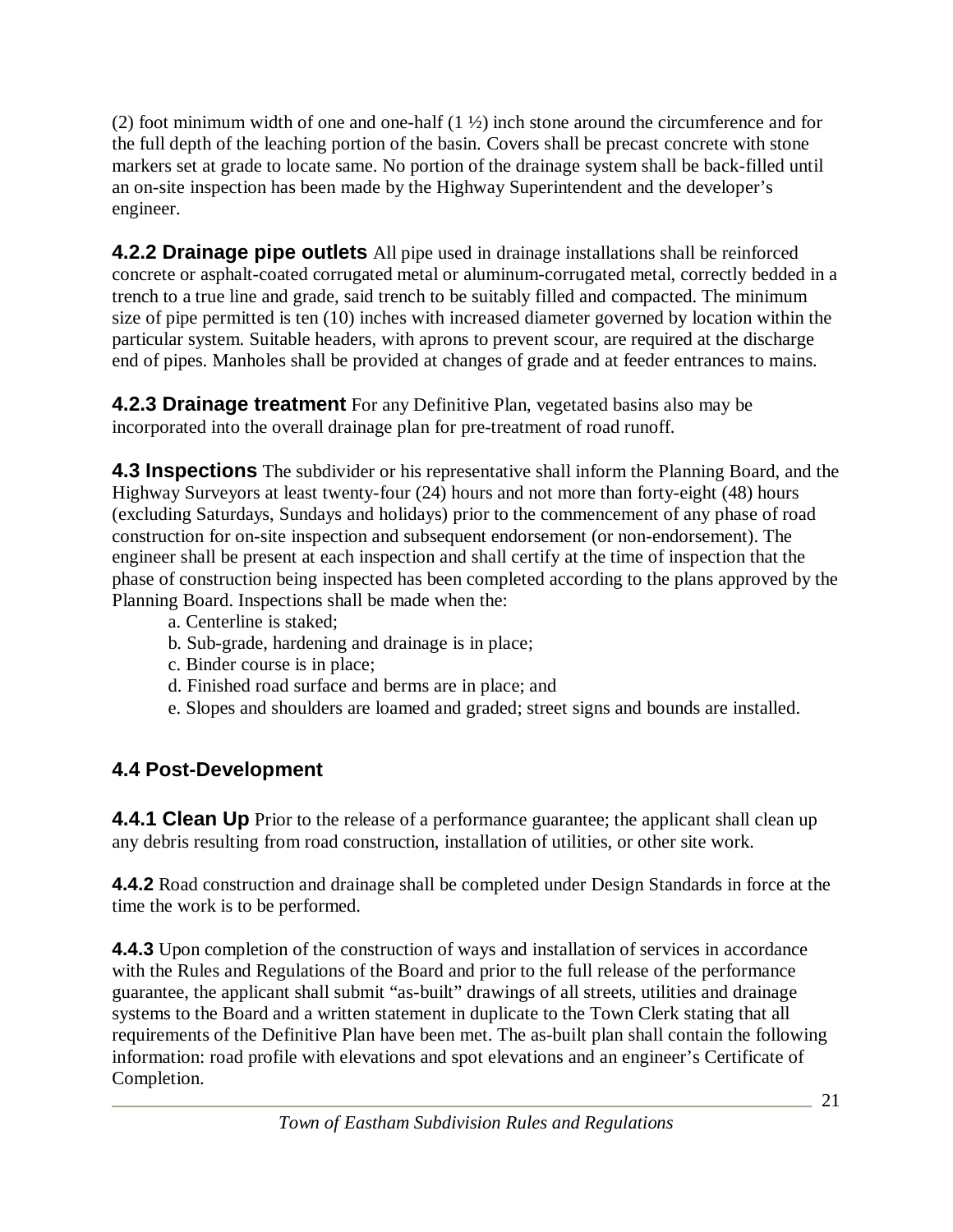# **SECTION V: ROAD ACCEPTANCE STANDARDS**

**5.1 Introduction** Property owners wishing the Town to accept their private way as a public way must submit their request by petition to the Selectmen and shall comply with all requirements listed below before said petition can be acted upon at any Annual Town Meeting, which may accept or reject said petition by a majority vote.

#### **5.2 Submission of the plan**

**5.2.1** A plan of the way, a minimum of six (6) copies, drawn by a registered engineer or land surveyor at the petitioner's expense shall accompany the petition. The plan shall include the following information:

- 1. Name of the road.
- 2. Areas to be accepted.
- 3. Names, addresses & lot numbers (either on a separate plan or legend on a subdivision plan) of all owners and abutters.
- 4. Complete construction details including: including: locations and dimensions of drainage basins and leaching tanks, typical cross sectional drawing of road width showing thickness and types of sub-base, base course, top course, width of paved surface, berms and right of way.
- 5. Drainage, easements and catchment areas if any.
- 6. Dates of start and finish of road construction and name of contractor.
- 7. Any other details necessary to fully describe the road.

**5.2.2** If a subdivision plan approved by the Planning Board and recorded with the Barnstable County Registry of Deeds or the Land Court is on file with the Assessor's office, and if said plan shows all information requested in Section 5.2.1 above, an "as built" plan, revised to the date of petition, may be submitted in lieu of a plan drawn expressly for submission with the petition.

**5.3 Suitable access** Any private way submitted by petition for acceptance by the Town as a public way shall intersect or connect with an existing public way.

#### **5.4 Occupancy**

**5.4.1** Based on Assessor's records, a minimum of fifty-one percent (51%) of the lots fronting on the private way shall contain completed dwellings with a certificate of occupancy.

**5.4.2** All dwellings shall be affixed with street numbers as assigned by the Town. Said numbers are to be affixed to or displayed in a prominent position on the street side of buildings.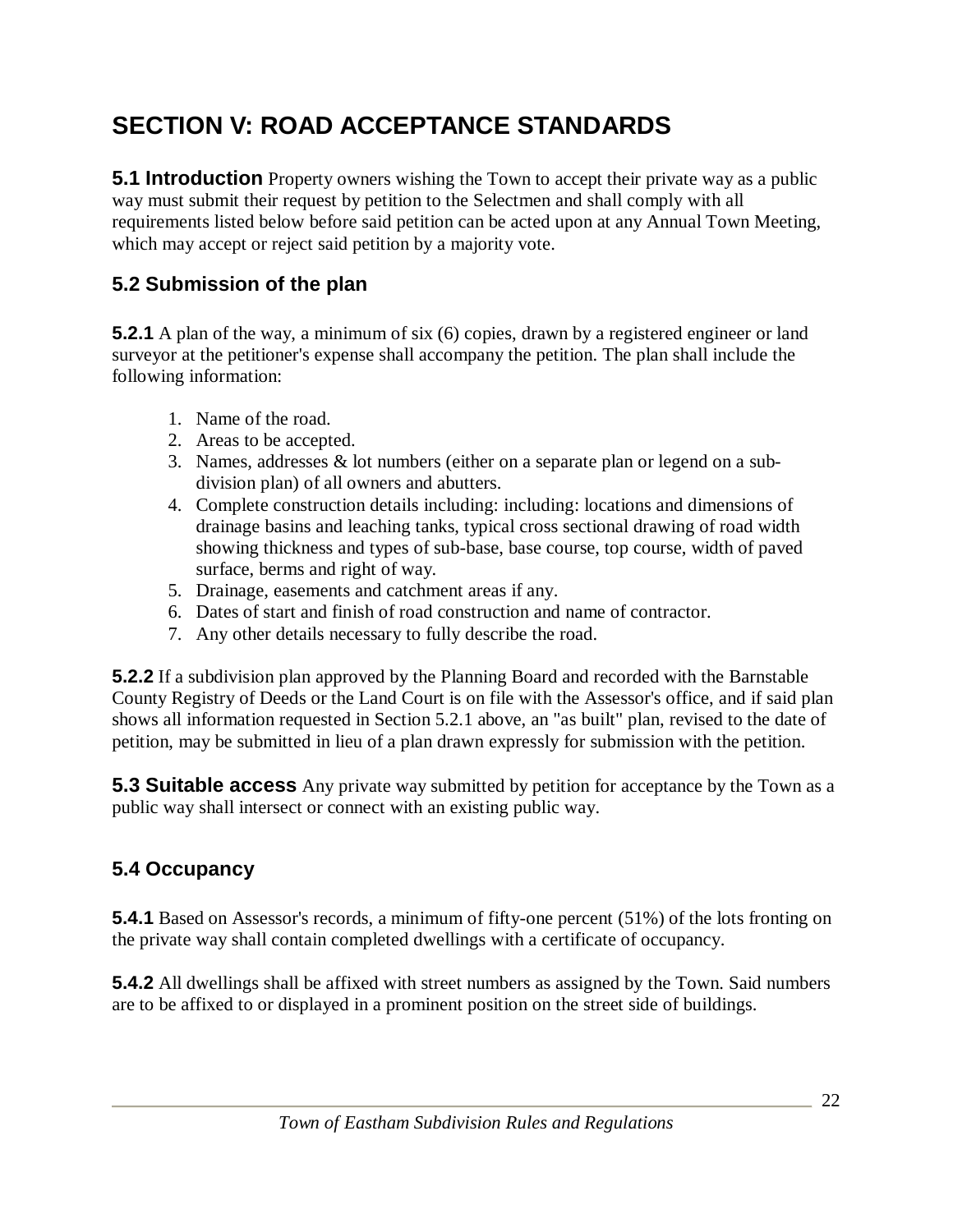#### **5.5 Inspection**

**5.5.1** Following the submission of an acceptable plan of the way, and the determination by the Selectmen that the minimum occupancy and suitable access requirements have been met, they shall direct that inspections of the way shall be made to determine if the road is acceptable under the Design Standards contained in the Planning Board's Rules and Regulations in effect at the time the petition is made for roadway acceptance. Inspections shall be made by the following parties:

- 1. Planning Board members,
- 2. Highway Superintendent, and
- 3. The Board of Highway Surveyors.

**5.5.2** The petitioners shall ensure that all catch basins are cleaned prior to inspections by the Town between March 1st and March 15th. A certificate from the cleaning contractor, shall be required indicating the date of the cleaning and the number of basins cleaned.

**5.5.3** The road shall pass all inspections before it can be accepted by the Town as a public way.

#### **5.6 Deeds and documents**

**5.6.1** One hundred percent (100%) of the road ownership shall agree with the Assessor's records.

**5.6.2** No road still under covenant or security to the Planning Board shall be accepted as a public way.

**5.6.3** If the fee in the way is held by the petitioners, all deeds must be assembled and converted to a single deed. Title reference from each owner abutting the road shall be filed with the petition and plan together with a statement that the list of abutting owners has been verified from the most recent Assessor's atlas.

**5.6.4** A fee covering the cost of recording the deed at the Barnstable County Registry of Deeds or the Land Court shall accompany the deed.

#### **5.7 Deadlines**

**5.7.1** A suitable plan together with a request for the required inspection shall be submitted to the Board of Selectmen no later than November 1st of the year prior to the Annual Town Meeting to which the petition shall be presented.

**5.7.2** All inspections shall be completed no later than March 15th.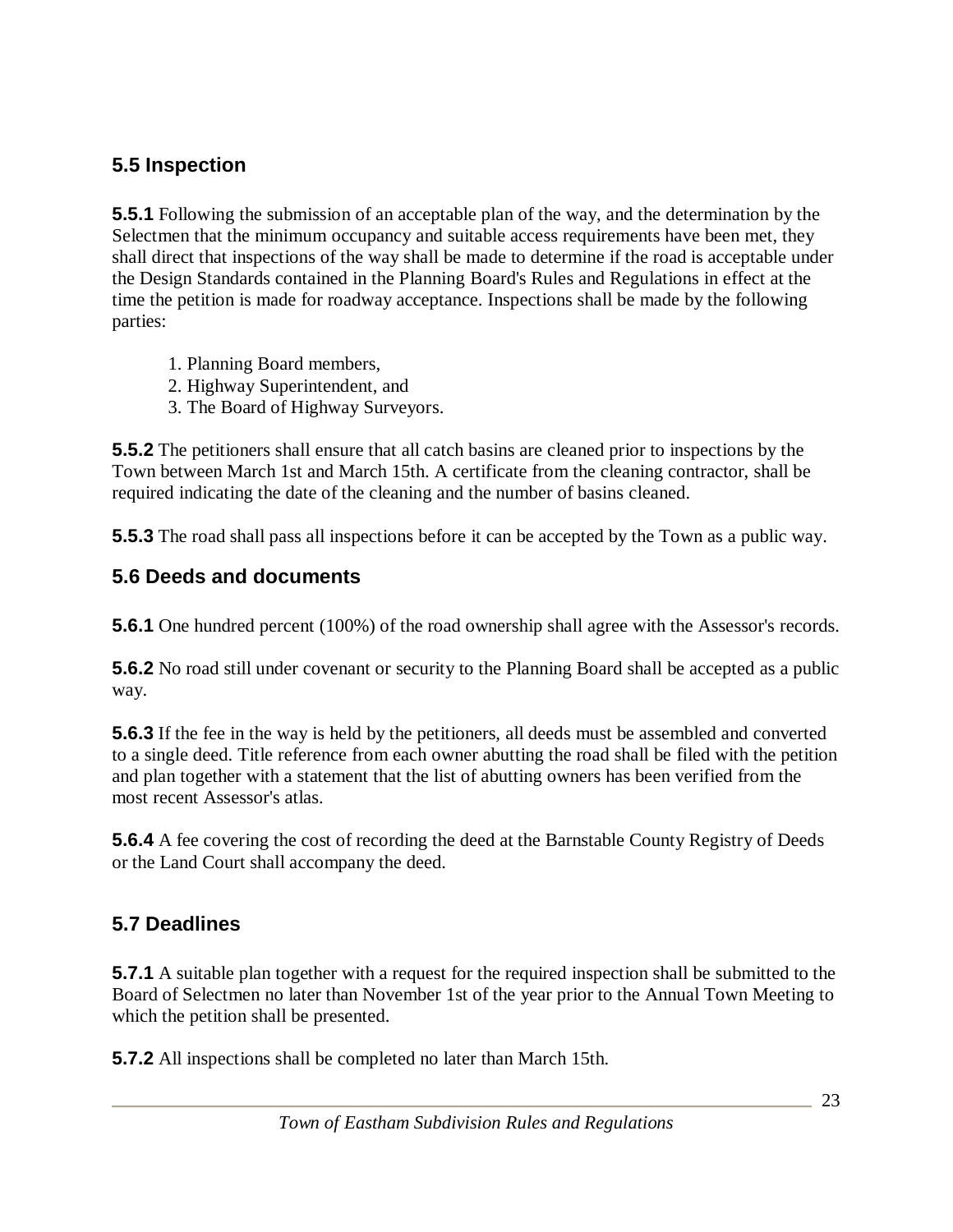**5.7.3** If the road passes inspections, all deeds and documents, together with the required fee for the recording of the deed and the formal petition to accept the way, shall be submitted to the Board of Selectmen no later than the closing of the warrant for the Annual Town Meeting (date will be published.)

**5.7.4** If all of the above conditions are met, the Selectmen shall include the petition in the warrant.

**5.7.5** All changes in ownership must be included on the final deed and/or documents to correspond to the respective Order of Taking. If Town Meeting action is favorable, these documents shall be recorded at the Barnstable County Registry of Deeds or Land Court by the Eastham Town Clerk.

**5.8 Exceptions** This Road Acceptance Policy may be waived, in whole or in part, or modified by the Board of Highway Surveyors, as they deem appropriate or as the laws of the Commonwealth require.